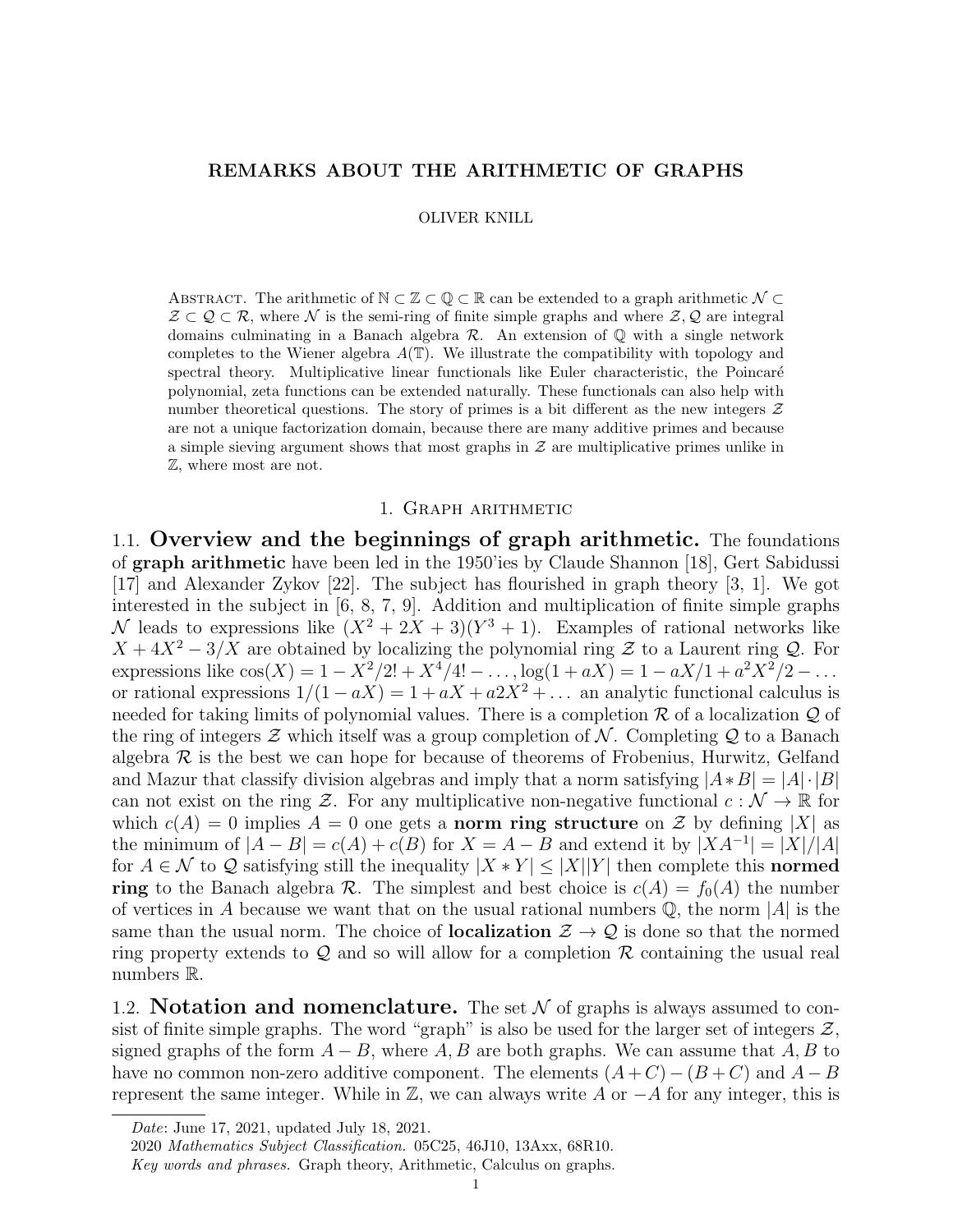## Arithmetic of Graphs

not possible in  $Z$ . As we always deal with graphs, the algebra generated by 0-dimensional graphs is identified with the traditional field of real numbers  $\mathbb{R}$ . It is embedded in  $\mathcal{R}$  so that R will be a real Banach algebra. We could extend that field to  $\mathbb{C} = \mathbb{R}[i]$  to get completeness among zero dimensional graphs. The space  $\mathcal Q$  will be a localization using the multiplicative monoid generated by non-zero connected components in  $\mathcal N$  and not the ring localized at all non-zero graphs  $\mathcal{Z}$ . The later would produce a field, the field of fractions, but such an extension would not allow the norm  $\mathcal Z$  to be continued. Like the polynomial ring  $F[X]$  which when localized at  $S = \{X^n, n \geq 0\}$  becomes  $F[X, X^{-1}]$ , the smallest ring in which X is a unit and where the field of fraction  $F(X)$  of  $F[X]$  is much larger. With "integer" we mean an element in  $\mathcal Z$  while elements in  $\mathbb Z$  are called "rational integers".

1.3. What is new here? This is our fourth approach to graph arithmetic. Unlike in [6, 8, 7, 9] we now favor to work with the Shannon ring and not the isomorphic Sabidussi ring. The only really new thing in this note is to have a better sense about completion. Especially the Wiener picture for a one-network extension helps because this goes much beyond an analytic functional calculus. In an analytic functional calculus, we have an integral domain property  $f(G)g(G) = 0$  implying  $f(G) = 0$  or  $g(G) = 0$ . Already in the Wiener algebra this is no more true. We can find  $f(G)g(G) = 0$  without both  $f(G)$  and  $g(G)$  being zero. Our perception of graph arithmetic has considerably shifted in that we think more and more of graphs as numbers. We have pointed out already earlier the possibility to extend multiplicative quantities to the Banach algebra. Multiplicative linear functions like the Euler characteristic X, the Poincaré polynomial p or various zeta functions can be extended naturally to analytic elements in  $\mathcal{R}$ . The Poincaré poynomial  $p_{G}(t)$  of a graph for example is completely compatible with arithmetic as Künneth shows. The Künneth formula is explicit in that we can construct the harmonic forms of a product in terms of the harmonic forms of the factors. Also cohomology extends using functional calculus: the k'th coefficient of  $\exp(p_G(t))$  for example can be seen as the k'th Betti number of  $\exp(G) \in \mathcal{R}$  and  $2^{\chi(G)}$  is naturally the Euler characteristic of  $2^G \in \mathcal{R}$  defined by making a Taylor expansion of the function  $f(x) = 2^x$ . The setup is motivated also from the concept of **Shannon capacity**  $\limsup_{n\to\infty} \alpha(G^n)^{1/n}$  of G which involves the arithmetic of graphs. We can now see this capacity also in the context of calculus: what is the radius of convergence of a function  $f$ have to be to make sense of the independence number  $\alpha(f(G))$ .

1.4. The strong ring of Shannon. The graph multiplication of Shannon [18] is today mostly called the strong multiplication. Formally, it is

 $(V, E) \star (W, F) = (V \times W, \{((a_1, a_2), (b_1, b_2)), (a_1, b_1) \in E \cup \{(v, v), v \in V\}, (a_2, b_2) \in F \cup$  $\{(v, v), v \in W\}$ . This associative multiplication with the  $K_1$  as the 1 elements leads after a Grothendieck completion of the additive monoid  $\mathcal N$  of finite simple graphs with disjoint union as addition to the **commutative unital ring**  $\mathcal{Z}$  in which the **disjoint union** is the addition and the strong graph product is the multiplication. When graphs are restricted to 0 dimensional graphs (graphs without edges), we have the usual integer arithmetic  $\mathbb{Z}$ , where the disjoint union is the addition and the Cartesian product the multiplication. Unlike for  $\mathbb{Z}$ , where every number can be written either as  $X = A$  or  $X = -A$ , in  $\mathcal{Z}$ , we must represent a number in the form  $X = A - B$  in general. The reason is the existence of **additive primes** in  $\mathcal N$  which are the connected graphs. This is richer than in N, where we have only 1 as an additive prime. The ring  $\mathcal Z$  will turn out to be an integral domain and already leads to interesting problems like characterizing multiplicative primes or determining how costly it is to factor a general connected graph into prime graphs. (For connected graphs the factorization is unique.)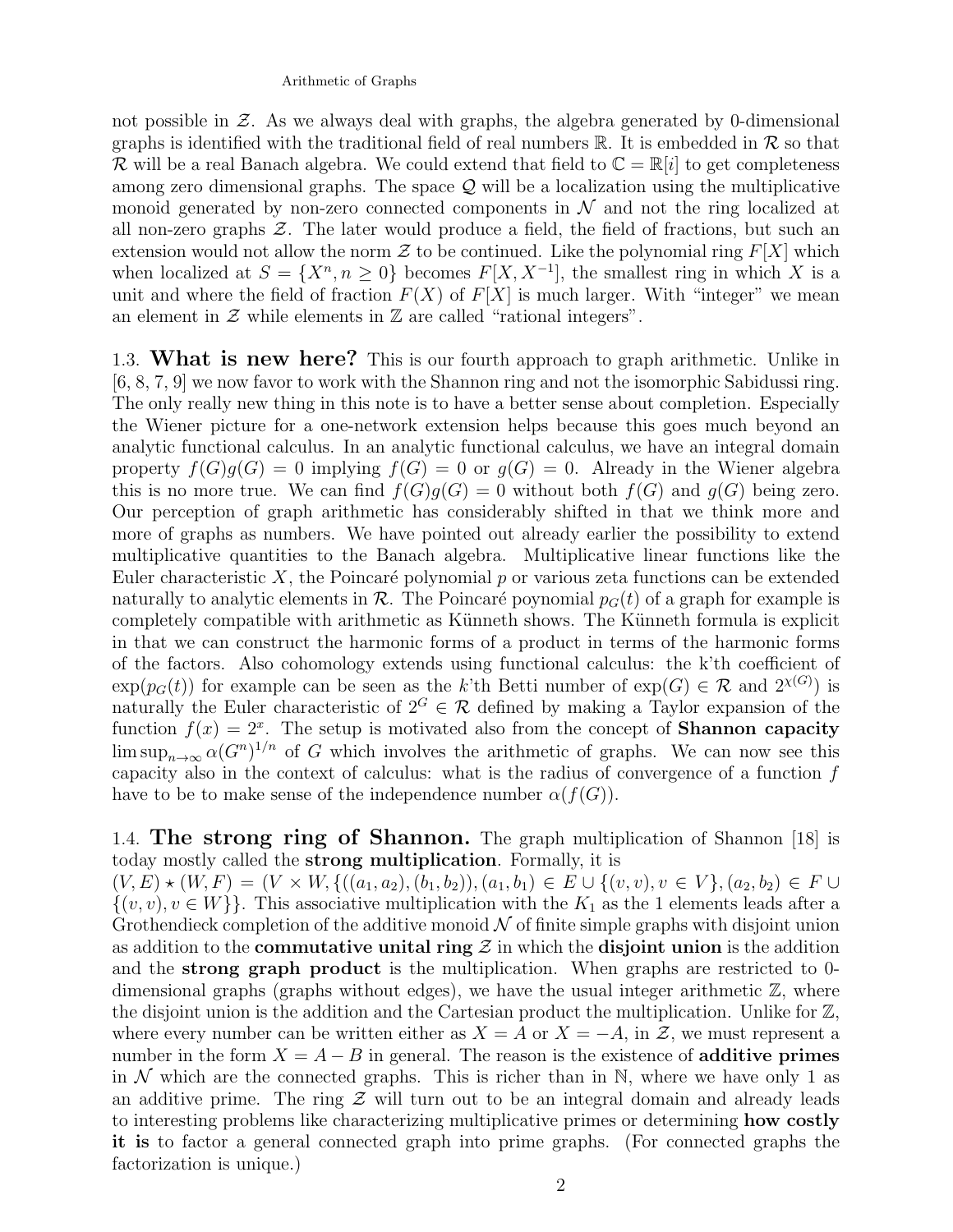OLIVER KNILL

1.5. **Extending the vision of Shannon.** The following verbatim quote from the pioneering work [18] motivates the topic: "The sum of channels corresponds physically to a situation where either of two channels may be used (but not both), a new choice being made for each transmitted letter. The product channel corresponds to a situation where both channels are used each unit of time. It is interesting to note that multiplication and addition of channels are both associative and commutative, and that the product distributes over a sum. Thus one can develop a kind of algebra for channels in which is possible to write, for example, a polynomial, where the  $\sum_n a_n K^n$ , where the  $a_n$  are non-negative integers and K is a channel. We shall not, however, investigate here the algebraic properties of this system." We might add also that in initially like in  $[6, 8, 7]$  we have first not been aware yet of Shannon's paper in graph arithmetic. The statement "thus one can develop a kind of algebra for channels" of Shannon can be extended to "Thus one can develop a calculus for channels". Having a completed algebra  $R$  allows for example to consider waves of graphs by looking at  $\exp(iGt) = \cos(Gt) + i\sin(Gt)$ , where G is a graph.

1.6. The large ring of Sabidussi. The Shannon ring is an integral domain isomorphic to the Zykov-Sabidussi ring [22, 17] in which the Zykov join is the addition and the large multiplication is the product. The Zykov join (or simply join)  $A \oplus B$  of two graphs is the disjoint union  $A + B$  modified by additionally joining every vertex in A with every vertex in B. The Sabidussi multiplication has like the strong multiplication the Cartesian product as vertex set. Two grid points are now connected, if one of the projections is a vertex or edge. The isomorphism is given a natural graph complement endomorphism  $G \to G$  in N which maps a graph to its **graph complement**. This endomorphism is an involution that maps 0-dimensional graphs N to complete graphs:  $\overline{P_n} = K_n$  and  $\overline{K_n} = P_n$ . It maps cyclic graphs  $C_n$  to graphs which are homotopic to spheres or wedge sums of spheres and linear graphs  $L_n$  to graphs with interesting curvature universality [13]. Because of this natural symmetry in graph theory, the two pictures are isomorphic. We only need to consider one of them. The Shannon picture with the strong multiplication is closer in nature to the Cartesian product for topological spaces. It is also more intuitive as it is the hybrid of a small product and a tensor product. Still, the dual picture can be interesting too, considering that spheres are preserved by joins.

1.7. Algebraic ring of Stanley-Reisner. The Shannon ring is not only dual to the Sabidussi ring. It is also related to the **Stanley-Reisner ring**. If  $A$  is a graph with vertex set  $V = \{v_1, \ldots, v_n\}$ , the **Stanley-Reisner polynomial**  $s_A(v) = s_A(v_1, \ldots, v_n)$  is a sum over all **monomial expressions**  $v_{i_1} \cdots v_{i_k}$ , where we sum over complete subgraphs  $(v_{i_1}, \ldots, v_{i_k})$  of A. The polynomial product  $s_{AB}(v, w) = s_A(v)s_B(w)$  defines a new graph in which the **monomial expressions** of the polynomial are the vertices and two monomials are connected if one divides the other. This new graph is called the Barycentric refinement of the product of the **Whitney complexes** of  $A$  and  $B$ . (The Whitney complex is the finite abstract simplicial complex containing as sets the vertex sets of complete subgraphs. The Cartesian product as sets of sets is not yet an abstract simplicial complex any more because it is not closed under the operation of taking finite subsets). If we take the Stanley-Reiser polynomial  $s_A$  of A and look at the **connection graph** A' which again has the monomials as vertices but where now two monomials are connected if they have a common non-zero divisor, then  $A' * B' = (A \times B)'$  is the strong product of the connection graphs.

1.8. A tensor representation of the ring. While the incidence calculus pioneered by mathematicians like Poincar´e or Betti on discrete spaces and the calculus on manifolds look similar (both coming from an exterior derivative  $d$ ), the connection picture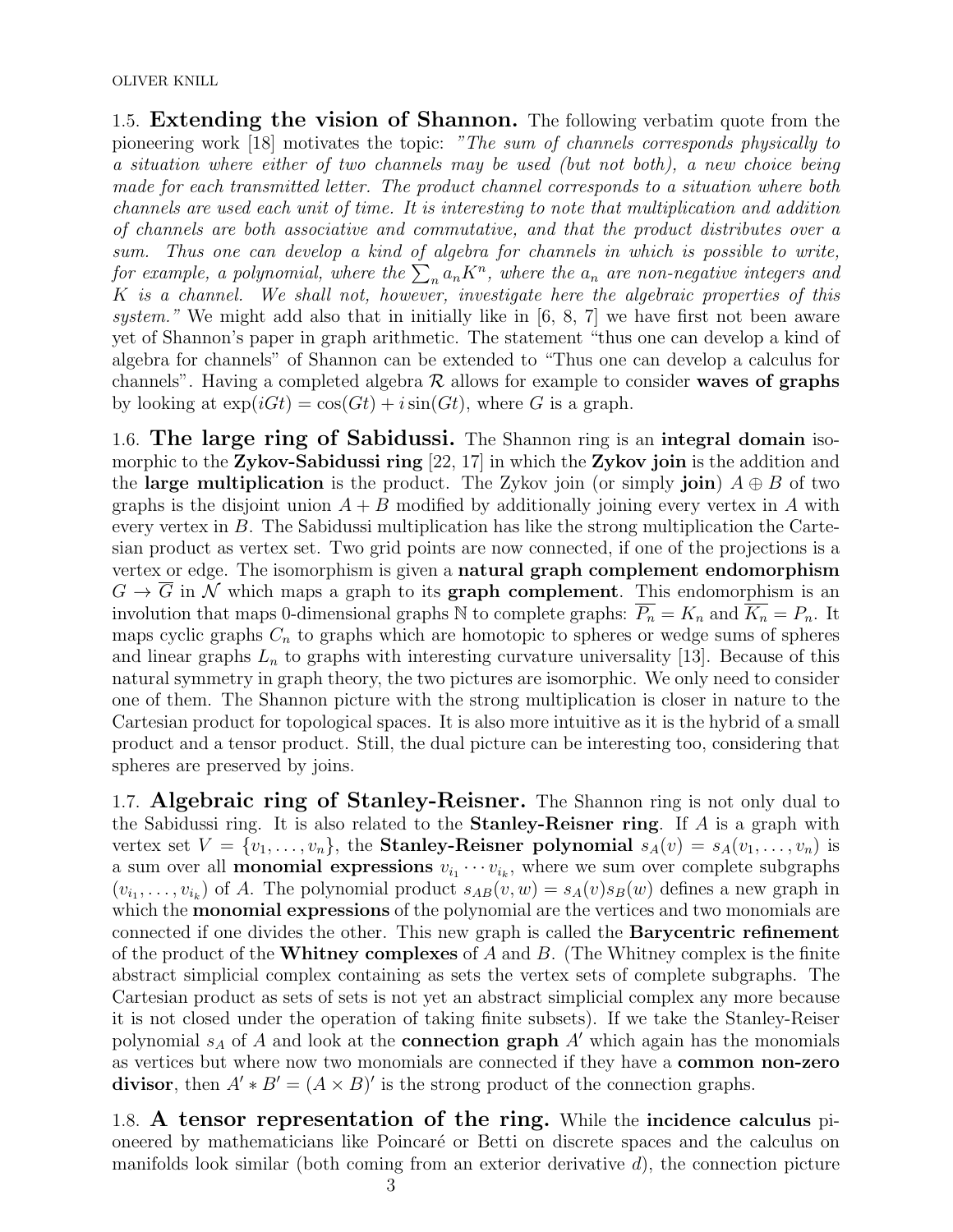is only available in the discrete. The corresponding **connection Laplacian**  $L$  are invertible and the Green functions the matrix entries of  $g = L^{-1}$  are bounded. We can describe the inverse  $g$  of the connection Laplacians  $L$  with explicit finite expressions. The matrices are invertible so that all Green functions are bounded. The mechanisms are also close what one sees when looking at mathematical structures in quantum mechanics: for any energized connection Laplacians  $L_A$  we have  $L_{A+B} = L_A \oplus L_B$  and  $L_{A*B} = L_A \otimes L_B$  which on the level of spectra means  $\sigma(L_{A+B}) = \sigma(L_A) \cup \sigma(L_B)$  the union of the spectra and  $\sigma(L_{A*B}) = \sigma(L_A)\sigma(L_B)$  the **product of the spectra** [11, 12]. The fact that the strong graph product is related to a tensor product of matrices is relevant if one looks at representation theoretical aspects. As we will see below, it is very useful because we can construct explicit harmonic forms when taking products and illustrate the cohomology ring as the cup product is easier to implement. This is how Hassler Whitney thought about the cup product [20]. We come to this next.

1.9. Shannon and Stanley-Reisner products as cousins in a Cartesian product framework. Let us dwell a bit more on seeing both the Shannon and Stanley-Reisner product as a natural "Cartesian product". We can actually see them just different manifestations and equivalent if we identity homotopic graphs. If  $A_1, B_1$  are the Barycentric refinements of graphs A, B, then one can interpret the Stanley-Reisner product  $(A \times B)_1$ as a **Barycentric refinement** of the virtual  $A \times B$ , even so  $A \times B$  is not defined as a graph (one classically uses CW complexes to handle such things). It is important that while  $A \times B$  itself just has only an algebraic meaning at first, the graphs  $(A \times B)_1$  and  $(A \times B)'$ are both well defined and both share the properties which we want to have for a Cartesian product. A nice thing about  $(A \times B)'$  is that it preserves discrete manifolds. If A', B' are the connection graphs, then the Shannon product satisfies  $A' * B' = (A \times B)'$ . The Stanley-Reisner product is just an "incidence version" of the Cartesian product and the Shannon product gives a "connection version of the Cartesian product". While connection graphs  $A'$ have in general higher dimension than A, this is not a draw-back: the connection graph  $A<sup>'</sup>$ and the Barycentric refinement graph  $A_1$  are homotopic of A is already refined. [10].

1.10. On cohomology and cup product. The Künneth formula (see  $[5]$  in the Stanley-Reisner picture) is much easier to see in the Shannon product picture because if f is a k-form on A and g is a l-form on B then  $d^*(f \otimes g)$  is a  $(k+l)$ - form on  $A * B$ . The Hodge Laplacian  $H_{A'*B'}$  acts on the differential forms of the connection graph  $A'*B'$ . The harmonic forms of  $A' * B'$  are all composed of harmonic forms in A' and harmonic forms in B'. (we need to scale down with  $d^*$  because if f is a function of  $p+1$  variables and g is a function of  $q + 1$  variables then the tensor product  $f \otimes g$  is a function of  $p + q + 2$  variables which is one too much. By applying a divergence  $d^*$  we get a function of  $p+q+1$  variables and so a  $p+q$ -form for which it is easy to see that if both  $f, g$  are harmonic then  $d^*(f \otimes g)$  is harmonic on  $A' \star B'$ . As the connection graph  $A'$  has the same cohomology than  $A_1$  if A was Barycentric refined, the Künneth formulas does not need a **chain homotopy argument** as translated in [5] to the discrete. (An alternative is to use discrete CW complexes and use cellular cohomology but CW complexes are harder to implement in a computer.) The homotopy argument going from the incidence to the connection graph makes harmonic forms explicit and harmonic forms are cohomolgy classes, this directly implements the cup product. It is nothing else than the tensor product of forms in the connection graphs on which a  $d^*$  was applied. That no averaging is needed to define the cup product in the discrete has first been realized by Whitney, who was one of the first who considered the cup product in cohomology. This is really useful as we can implement the cohomology ring explicitly in a computer as a tensor algebra. This is done by looking at the equivalent cohomology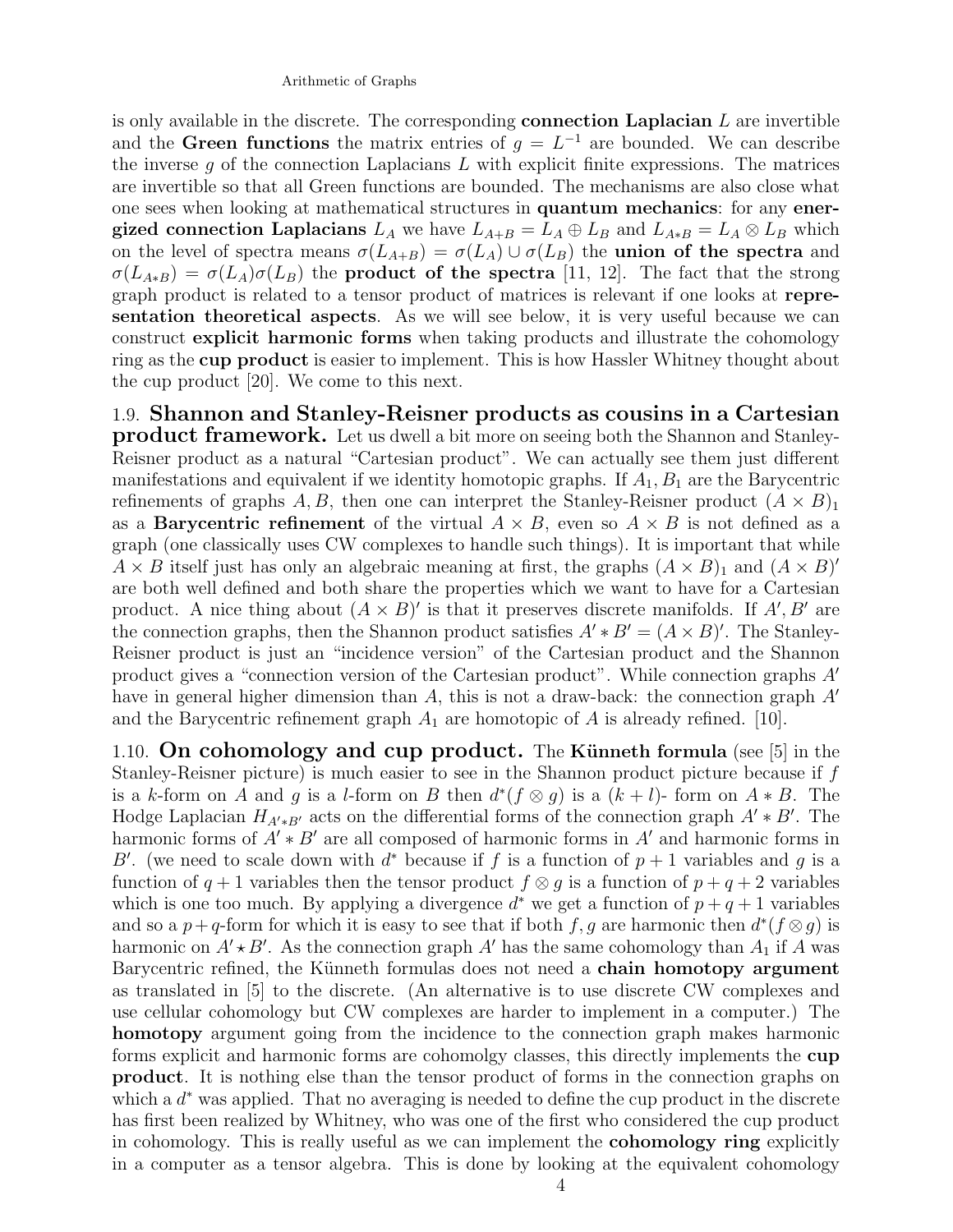on  $A' * B' = (A \times B)'$  given by Shannon and not as  $(A \times B)_1$  given by the Stanley-Reisner product. The connection picture is more elegant.

1.11. Poincaré polynomials. A reformulation of the Künneth formula is that the **Poincaré polynomial map**  $A \to p_A(t)$  is a ring homomorphisms from N to N[t]. We need to define the cohomology also for  $A \in \mathcal{Z}$  (the group completion with negative elements too) and not only for  $A \in \mathcal{N}$  which are graphs. For cohomology, the **Hodge Laplacian**  $H_A = (d + d^*)^2 = D^2$  defined by the exterior derivative  $d = d_A$  is the relevant Laplacian. Its Betti numbers are the dimension of the kernels on the blocks of  $H_A$ . The exterior derivative  $d_{A\times B}$  of the product is also defined for the Cartesian product  $(A\times B)_1$ . We have just seen that the cohomology for  $(A \times B)'$  can be identified with the cohomology of the Shannon product  $A' * B'$  of the connection graphs. Both the f-vector  $f_k(A)$  counting the number of complete sub-graphs of dimension k as well as the **Betti numbers**  $b_k(A)$  can be naturally extended from N to Z by defining  $f_k(-A) = -f_k(A)$  and  $b_k(-A) = -b_k(A)$ . When done so, both the **Poincaré polynomial**  $p_A(t) = \sum_k b_k(A)t^k$  with signed Betti numbers  $b_k(A)$ . Euler polynomial  $e_A(t) = \sum_{k=0} f_k(A)t^k$  with **signed f-vector** is an additive **group homomorphisms** from the Shannon ring  $\mathcal{Z}$  to the polynomial ring  $\mathbb{Z}[t]$ .

1.12. Entangled states and information. Having at hand a related tensor algebra of matrices reminds of similar constructions in particle physics, where one has a concept of second quantization using Fock calculus. The tensor product of states encoding entangled states is familiar not only in physics but also in information theory. The Lovasz umbrella [14] for example can be interpreted as the process of attaching a quantum state  $U(v)$  (unit vector in some vector space) to each vertex v of the graph. Quantum mechanical states assigned to non-adjacent vertices must be perpendicular (uncorrelated) to ensure causality. When taking the Shannon product of graphs, the Lovasz umbrellas tensor multiply. This remains true also in the more general frame work of density matrices. The Lovasz number  $\theta(G) = \inf_{U,c} \max_v (c \cdot U(x))^{-2}$  (where the umbrella stick c is an other unit vector) is then multiplicative  $\theta(G \times H) = \theta(G)\theta(H)$  allowing it to be used as an upper bound for the Shannon capacity  $\Theta(G) = \lim_{n \to \infty} \alpha(G^n)^{1/n}$ , where  $\alpha(A)$  is the **indepen**dence number of the graph A and  $G^n = G * G * \cdots * G$  is the n'th power in the Shannon ring. The story is well told in [15]. See also [10].

1.13. To get to a normed ring. The semi-ring N has a norm  $c(X)$  given by the **number of vertices in** X. It is a linear and multiplicative property  $c(X + Y) =$  $c(X)c(Y), c(X*Y) = c(X)c(Y)$  and defines  $|X| = c(X)$  for  $X \in \mathcal{N}$ . On the ring  $\mathcal Z$  we can define now  $|X| = \min_{X=A-B} c(A) + c(B)$ . This is  $|X| = c(A) + c(B)$  if A collects all positive connected components in  $X$  and  $B$  contains all negative connected components of  $X$ . The norm still satisfies have  $|X * Y| \leq |X||Y|$  on Q. We get so a **normed ring** [9]. The choice with  $c(X)$  is only one of many possible choices. An other one would be the total number of simplices in G. Now, one can complete  $\mathcal Q$  to a Banach algebra  $\mathcal R$ . Unlike in  $\mathcal Q$ , we can do more in a Banach algebra  $\mathcal R$ . For example, we can define  $\log(1 + aX)$  for small enough a or  $\exp(X)$  using functional calculus. The Banach algebra R is not a C<sup>\*</sup>-algebra as the property  $|A*A^*|=|A^*||A|$  can not be achieved. The choice of norm is far from unique. One could take the **Kalai number**  $c(X) = \sum_{k} f_k(X) = f_0(X_1)$  counting the number of simplices in  $X$ . (We just want the quantity to give the usual norm when restricted to zero dimensional graphs).

1.14. Weighted Wiener algebras. A recent thing here is that we can identify the single network algebra  $\mathcal{R}[G]$  with a Wiener algebra which is isomorphic to the classical Wiener algebra  $A(\mathbb{T}) \sim l^1(\mathbb{Z})$  if the norm is chosen so that  $|G| = 1$ . The product algebra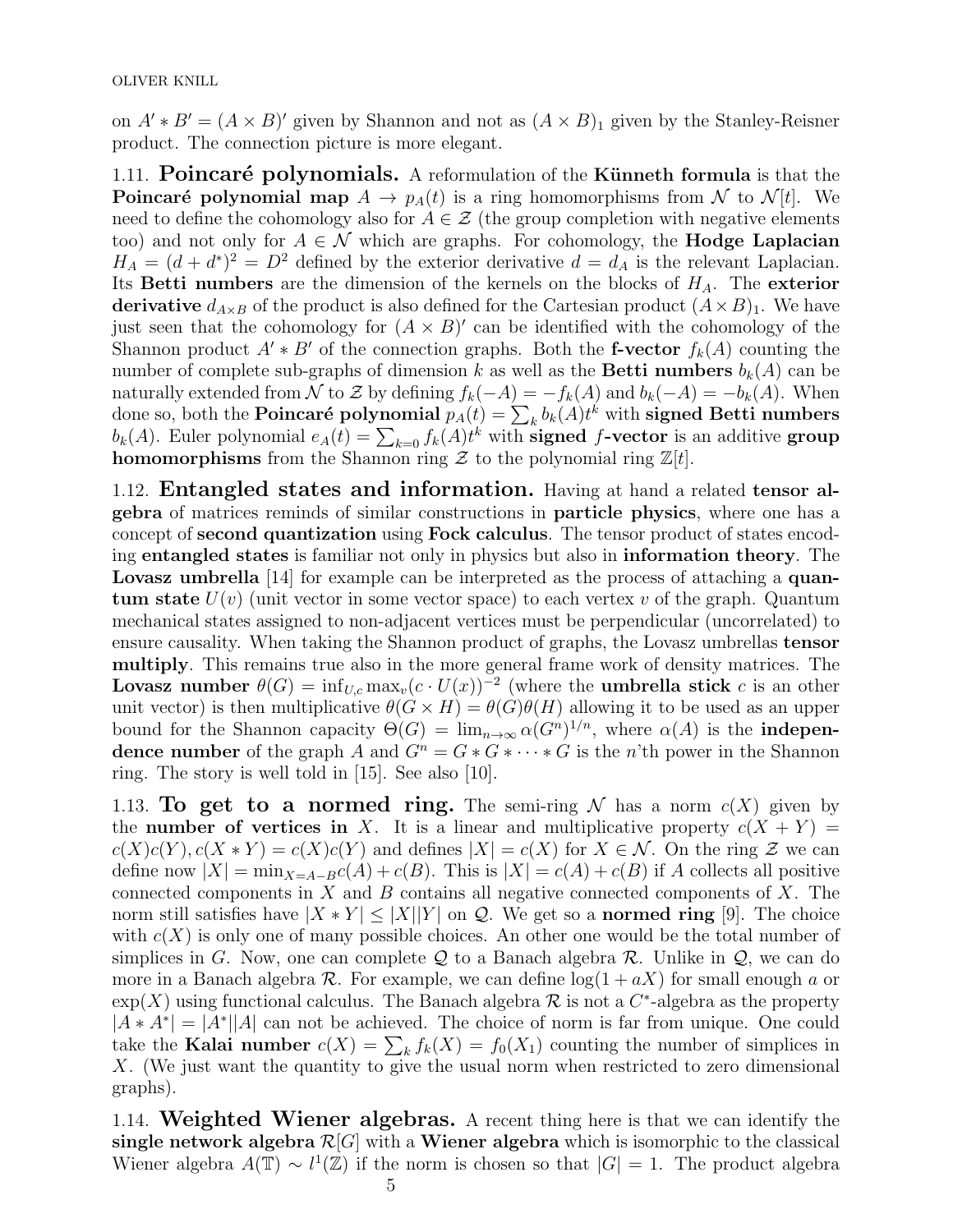$\prod_P \mathcal{R}[P]$  is only part of the full algebra. These are the **pure states**. There also expressions like  $X^2+B^2$  which can not be written as a product. These are **entangled states**. The choice of  $c(G) = |G|$  on integers tells how the norm on the 1-particle Wiener algebras is weighted. In the ring  $\mathcal{R}[G]$  generated by one network G, the norm is  $|G| = \sum_{n \in \mathbb{Z}} |a_n| c(G)^n$ . Whatever choice has been done for  $c(G)$ , the full ring R is huge. It contains the Laurent polynomial rings of any number of variables and product rings and these product rings generate the full algebra. Each connected prime graph  $G \in \mathcal{P}$  already defines a fresh new variable. The ring generated by one variable  $G$  then contains then as rational numbers elements of the form  $\sum_{k=-l}^{m} a_k G^k$  which for  $l \geq 0$  are in  $\mathcal Z$  and otherwise are in  $\mathcal Q$ . Unlike in abstract algebra where  $\sum_{k=-l}^{m} a_k x^k$  is just a Laurent polynomial, we have in our case geometric objects  $G^n$ as well as more formal versions  $-G<sup>n</sup>$  or  $G<sup>-n</sup>$ . Any geometry G in Q comes now with a cohomology ring  $H^k(G)$ , a tensor algebra of connection matrices  $L_G$  and the related zeta function  $\zeta_A(s)$ .

1.15. Criteria for a network to be prime. Here is an application on how the arithmetic on  $\mathcal Z$  can fit with geometric concepts. We recall first that both the **Euler poly**nomials and Poincaré polynomials are ring homomorphisms  $\mathcal{Z} \to \mathbb{Z}[t]$ . This can be even be extended to  $\mathcal{Q} \to \mathbb{Q}(t)$ . For the Euler polynomial, one can see that just by noting that a k-simplex in A and a l-simplex in B defines a  $(k + l)$ -simplex in  $A * B$ . For the Poincar´e polynomial, the fact that it is a multiplicative linear functional is essentialy rephrasing the Künneth formula. In particular, the **Euler characteristic**  $\chi$  extends to  $\mathcal{Z}$ and still satisfies Euler-Poincaré relation  $p_A(-1) = e_A(-1)$  for Euler characteristic. Here is an application to the number theory in  $\mathcal{N}$ : graphs A with **irreducible** Euler polynomial  $e_A(t)$  are definitely prime. The proof goes by noticing first that  $p_A(t) = 0$  implies  $A = 0$  and  $e_A(t) = 0$  implies  $A = 0$  and that  $e_A(t) = 1$  implies  $A = 1$  if  $A \in \mathcal{N}$ . Now if  $G = A * B$ , we can apply the Euler polynomial e on both sides and get not zero:  $e_{A*B}(t) = e_A(t) * e_B(t)$ . The irreducibility assumption now assures that  $e_A(t) = 1$  or  $e_B(t) = 1$ . Therefore,  $A = 1$  or  $B = 1$ . For the Poincaré polynomial, we still could have non-prime networks  $A * B$ , where A has a trivial cohomology and so  $p_A(t) = 1$ . Cohomology can be useful when considering a weak prime condition like that  $G = A * B$  implies that A has trivial cohomology or B has trivial cohomology.

1.16. Wu characteristic and zeta functions. For a complete subgraph x in a graph G, define  $\omega(x) = (-1)^{\dim}(x)$ , where the dimension  $\dim(x)$  is one less than the number of vertices in the simplex x. The multiplicative nature  $\chi(A * B) = \chi(A)\chi(B)$  of the **Euler** characteristic  $\chi(G) = \sum_{x} \omega(x)$  is already evident when looking at the simplices. Also the more general **Wu characteristic**  $\omega_k(G) = \sum_{x_1 \sim \cdots \sim x_k} \omega(x_1) \omega(x_2) \cdots \omega(x_k)$  summing over all intersecting simplices x, y, generalizing the Euler characteristic  $\chi(A) = \omega_1(A) = \sum_x \omega(x)$ is multiplicative. An other exciting source of numbers are **zeta functions**  $\zeta_A(s) = \sum_j^s \lambda_j^{-s}$ j defined by the eigenvalues  $\lambda_j$  of  $L^2_A$ . This is defined first for  $A \in \mathcal{N}$ , then extended to  $A \in \mathcal{Z}$  and then to  $\mathcal{Q}$ . It defines a ring homomorphism from  $\mathcal{Q}$  to the space of entire functions on C. The reason is that if  $\lambda_i$  are the eigenvalues of  $L_A$  for a graph A and  $\mu_k$  are the eigenvalues of  $L_B$  for a graph B, then  $\lambda_j \mu_k$  are the eigenvalues of  $L_{A*B}$ . This implies  $\zeta_{A*B}(s) = \zeta_A(s)\zeta_B(s)$ . Clearly also  $\zeta(A+B)(s) = \zeta_A(s) + \zeta_B(s)$  for all complex numbers s. We have defined  $\zeta_A(s) = \sum_j (\lambda_j^2)^{-s}$  using a square because  $\lambda_j^2$  are then all positive. These spectral zeta functions become entire functions in s. (If the operator  $L_A$  is compared with the Dirac operator  $D = \frac{d}{dx}$  on T which has eigenvalues  $\lambda_j = n$ , then the analogue spectral zeta function is  $\sum_{n} n^{-2s}$ . Unlike for manifolds we do not have to discard the zero eigenvalue in the connection Laplacian picture). There is substantial choice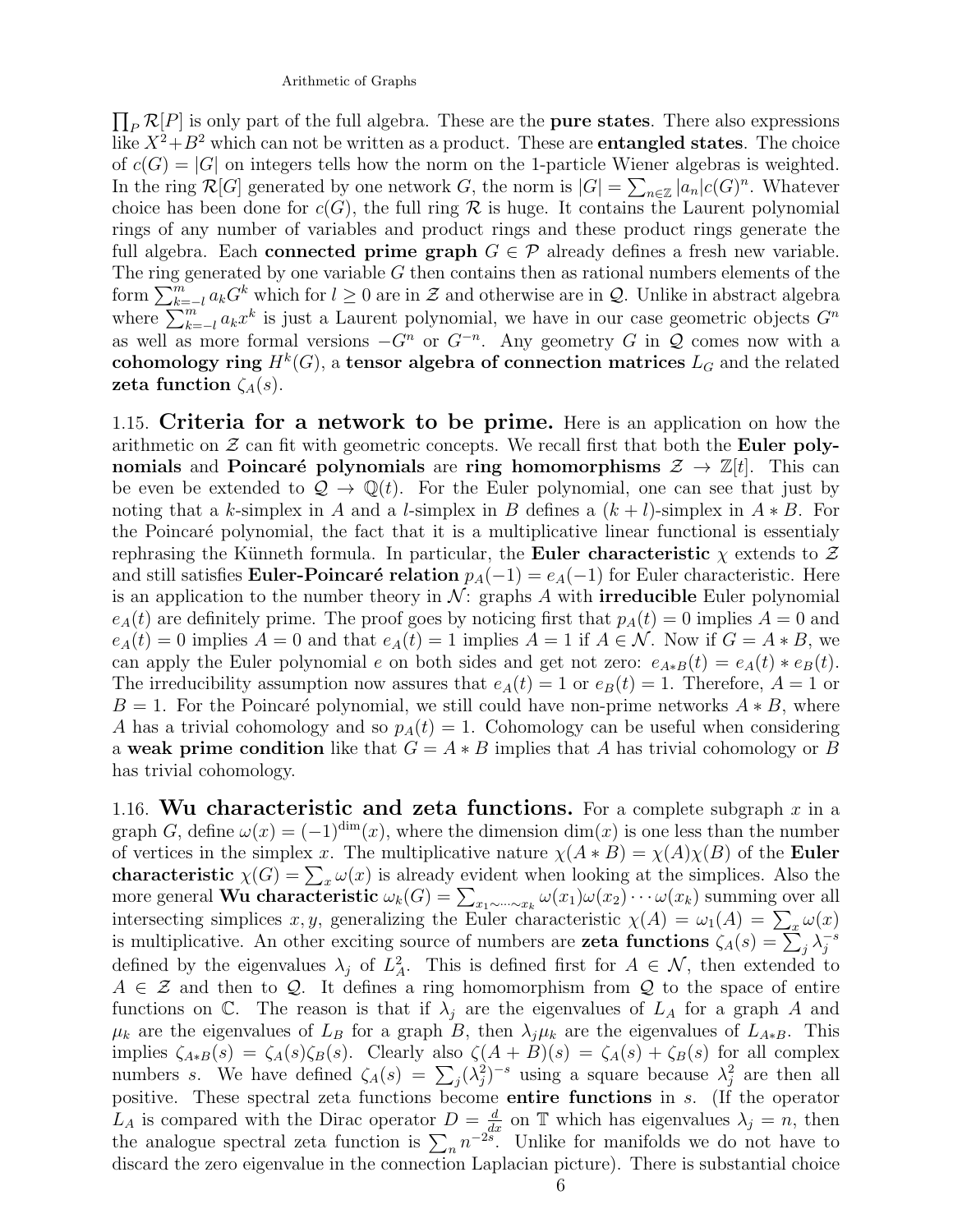OLIVER KNILL

in building the zeta function because we can modify the connection Laplacians by energizing it by attaching numerical values  $h(x)$  to k-dimensional complete subgraphs x of G defining then the Laplacians  $L_A(x, y) = \chi(S^-(x) \cap S^+(x))$ , where  $\chi(A)$  for a subgraph is  $\sum_{x \in A} h(x)$ , summing over all simplices in A.

1.17. The set of signed graphs are the new integers. Let us just summarize in other words how the integral domain  $\mathcal Z$  is defined. The set  $\mathcal N$  of finite simple graphs is a monoid with respect to **addition** given by the **disjoint union**  $A + B$  of graphs. The additive primes in  $\mathcal N$  are the connected graphs. The sub-monoid of 0-dimensional graphs N represent the **natural numbers** in which  $1 = K_1$  is the only **additive prime**. Connected graph are the additive primes in N. The **strong product**  $A * B$  of two graphs produces a semi-ring  $\mathcal{N} = \mathcal{Z}^+$  which contains the N as a sub semi-ring. The vertices  $V(A * B)$  is the Cartesian product of  $V(A)$  and  $V(B)$ . The edge set  $E(A*B)$  contains all  $((a_1, b_1), (a_2, b_2))$  for which both  $(a_1, a_2) \in E(A) \cup \{(a, a), a \in V(A)\}\$ as well as  $(b_1, b_2) \in E(A) \cup \{(a, a), a \in V(A)\}\$ . The additive monoid N group-completes to the **integers**  $\mathcal Z$  with N being an additive submonoid of  $Z$ . Now  $Z$  becomes a **commutative associative ring** with 0-element 0 and 1-element  $K_1$ .

1.18. Additive and multiplicative primes. All elements in  $\mathcal Z$  can be written with multi-index notation as polynomials  $\sum_k a_k X^k$  with non-negative rational integers  $a_k =$  $a_{k_1,\dots,k_n}$  and where  $X^k = X_1^{k_1} * \cdots * X_n^{k_n}$  and where  $X_k$  are both additive and multiplicative primes. Every integer  $G \in \mathcal{Z}$  is of the form  $G = A - B$  with  $A, B \in \mathcal{N}$ . This is unique if every connected component of A is positive and every connected component of B is positive. Unlike for the rational integers  $\mathbb{Z}$ , we can not always achieve that  $G = A$  or  $G = -B$ . The graph  $K_2 - K_3$  for example can not be simplified any further as there is no common additive factor. The multiplication extends from graphs  $\mathcal N$  to the group completion  $\mathcal Z$ , so that  $\mathcal Z$  becomes a **commutative ring with** 1. The **empty graph** 0 is the 0-element and the one-point graph  $1 = K_1 = \{0\}$  is the one element. The additive primes are the connected components. For the multiplicative primes, we can skip the "multiplicative" and simply call P the set of **primes**.  $P = \{G \in \mathcal{Z} \setminus \{0,1\}, G = A * B \Rightarrow A = 1 \text{ or } B = 1.\}.$ The connected elements in this set are both multiplicative and additive primes. These are important building blocks because every connected graph has a unique prime factorization into connected multiplicative primes.

1.19. Extending quantities to integers and prime criteria. The valuations  $f_k(G)$  counting the number of k-dimensional complete subgraphs in a graph  $G \in \mathcal{N}$ can be extended to Z by setting  $f_k(A-B) = f_k(A) - f_k(B)$ . One then still has  $f_k(A+B) =$  $f_k(A) + f_k(B)$  for all  $A, B \in \mathcal{Z}$ . One can so extend the f-vector from N to Z. Also  $f_0(A * B) = f_0(A) \cdot f_0(B)$  and more generally  $f_n(A * B) = \sum_{k+l=n} f_k(A) f_l(B)$  holds. The valuation  $f_0(G)$  counting vertices is special as it is not only additive but also multiplicative. This allows us to see that if  $G \in \mathcal{Z}$  has  $f_0(G)$  as a rational prime (meaning to be prime in  $(\mathbb{Z})$ , then G must be prime in  $\mathcal{Z}$ . But there are many more primes. An other integer-valued **multiplicative number** is the **clique number**  $c(A)$  which gives the number of vertices of the largest embedded  $K_n$  in A. If the clique number of a graph G is a rational prime, then G is prime. Note that for graphs with clique number 1, we do not have any edges and so deal with the standard arithmetic Z. The multiplicative primes with clique number 1 are the point graphs  $P_p$  with p vertices, where p is prime. As in standard arithmetic, also  $-p$  is considered a prime if  $p$  is prime.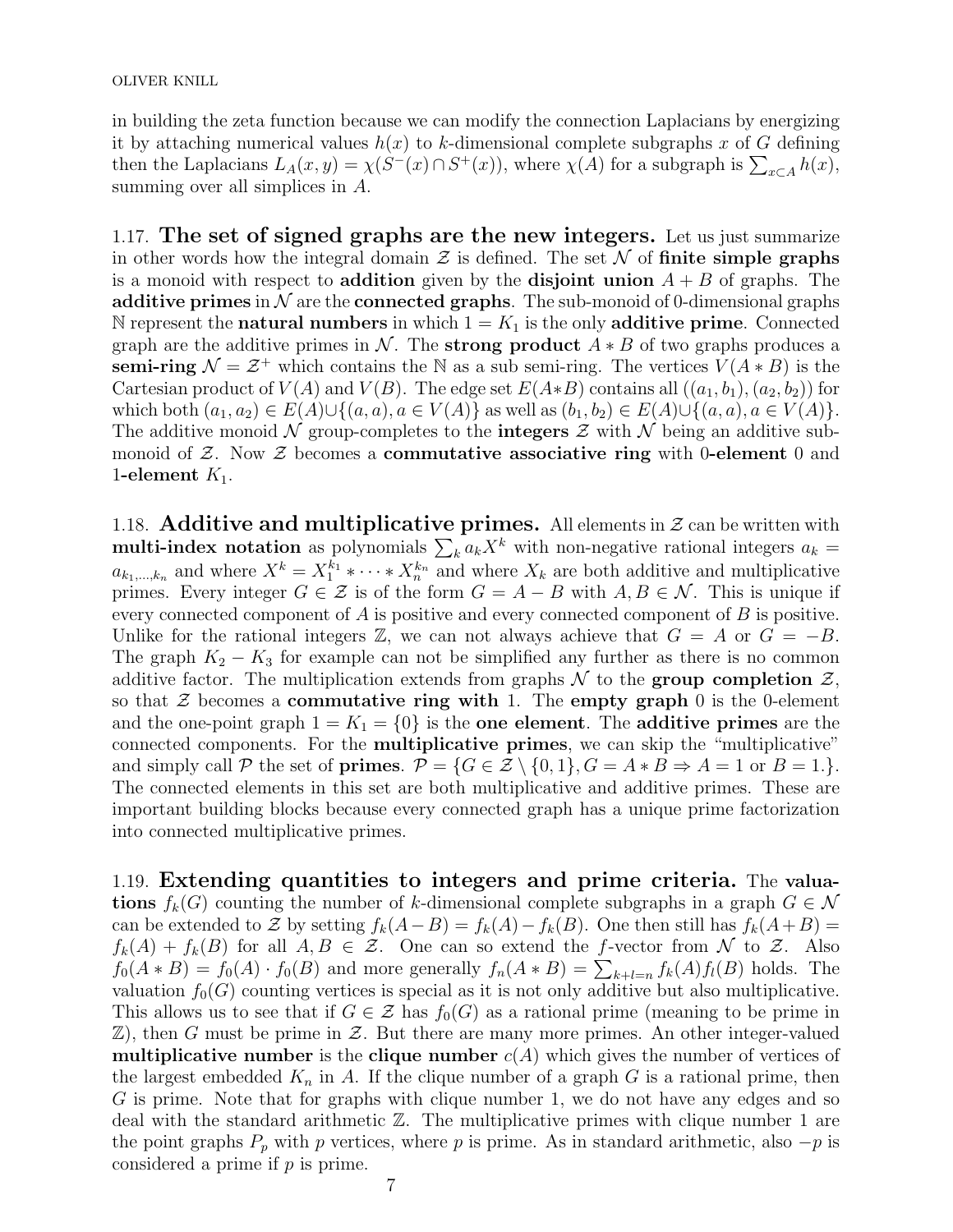1.20. Aspects of polynomial rings. As custom in commutative algebra, it can be better to look at prime ideals rather than primes. Principal prime ideals are ideals that are generated by primes. There are also plenty of maximal ideals. These are automatically prime as in any commutative ring. Since the ring  $\mathcal Z$  contains any polynomial ring  $\mathbb{Q}[x_1,\ldots,x_n]$  as a sub-ring, one can get primes ideals from irreducible varieties. Look at an irreducible polynomial g and take the ideal  $I = (g)$ . It corresponds to an ideal in  $Z$ . These are not maximal ideals but they define prime ideals in  $R$ . In some sense, the arithmetic  $\mathbb R$  contains structures usually considered in **algebraic geometry**. A function  $p$ in  $\mathbb{Q}[x_1,\ldots,x_n]$  can be seen geometrically when choosing of prime graphs  $X=(X_1,\ldots,X_n)$ instead of variables. This then becomes a **concrete network**  $p(X) = p(X_1, \ldots, X_n)$  once we get used to expressions like  $-G$  or  $1/G$  for prime graphs. We have a representation of integer polynomial rings in a ring  $\mathcal Z$  or  $\mathcal Q$  of geometric objects. While this looks like a crazy overhead, there are interesting tasks like finding the prime factorization of a graph G or studying the geometric properties complicated networks built as polynomials of smaller networks.

1.21. The integers form an integral domain. Let us again prove that the commutative unital ring of integers  $\mathbb Z$  is an **integral domain**. For graphs  $X, Y \in \mathcal N$  with vertex sets  $V(X)$ ,  $V(Y)$ , the relation  $X * Y = 0$  implies  $|V(X)||V(Y)| = 0$  so that  $|V(X)| = 0$ or  $|V(Y)| = 0$  and therefore  $X = 0$  or  $Y = 0$ . Now let us look at at elements  $X = A - B$  and  $Y = C - D$  in Z. If  $(A - B) * (C - D) = 0$ , then  $A * C + B * D = A * D + B * C$ . Let us first assume that all graphs  $A, B, C, D$  are all connected. Looking at the connected components we see  $A*C = A*D$  or  $A*C = B*C$ . In the first case  $A*C = A*D$  we have  $C = D$  because the two graphs  $A * C$  and A determine C uniquely by projection. In the second case, one can in the same way conclude  $A = B$ . We have now shown the claim if  $X = A - B$ ,  $Y = C - D$ with connected  $A, B, C, D$ . We use this as an induction base  $n = 1$  for the claim with X, Y both having a total of n connected components. Assume  $X = A - B$ , Y where A is connected and B has one connected component less. Now  $X * Y = (A - B) * Y = 0$  means  $A * Y = B * Y$ . Again, the knowledge of  $A * Y$  and Y determines A and the knowledge of BY determines B.

1.22. The integers do not form a unique factorization domain. Also this has been mentioned in earlier write-ups or [3, 1]. In order to see that we have not a unique factorization domain, we need an example. Take any connected positive-dimensional prime graph X and form  $A = (1 + X + X^2)$ ,  $B = (1 + X^3)$  and  $C = (1 + X^2 + X^4)$  and  $D = (1 + X)$ . By looking at the vertex cardinality and noting that for any integer x larger than 1 the 4 numbers  $1+x+x^2$ ,  $1+x^3$ ,  $1+x^2+x^4$ ,  $1+x$  are different, we see that A, B, C, D are different. Now assume  $A = 1 + X + X^2 = PQ$ , then  $P = 1 + U$ ,  $Q = 1 + V$  with positive dimensional U, V. The relation  $X + X^2 = U + V + U * V$  is not possible as there are different number of connected components. Similar arguments hold for  $1 + x^3$ ,  $1_x^2 = x^4$ ,  $1 + x$  so that the 4 graphs  $1 + X + X^2$ ,  $1 + X^3$ ,  $1 + X^2 + X^4$ ,  $1 + X$  are all multiplicative primes. The phenomenon of non-uniqueness only appears for disconnected graphs. A connected graph has a unique prime factorization. This is one of the first results proven in [17].

1.23. **Number theory and factorization tasks.** We see that the arithmetic of integers  $\mathcal Z$  produces number theory which goes far beyond the familiar number theory of rational integers  $\mathbb{Z}$ . The later is the 0-dimensional part of  $\mathcal Z$  which produces an arithmetic of signed graphs. The additive primes are the connected graphs, the multiplicative primes are the graphs which can not be written as a product of two elements different from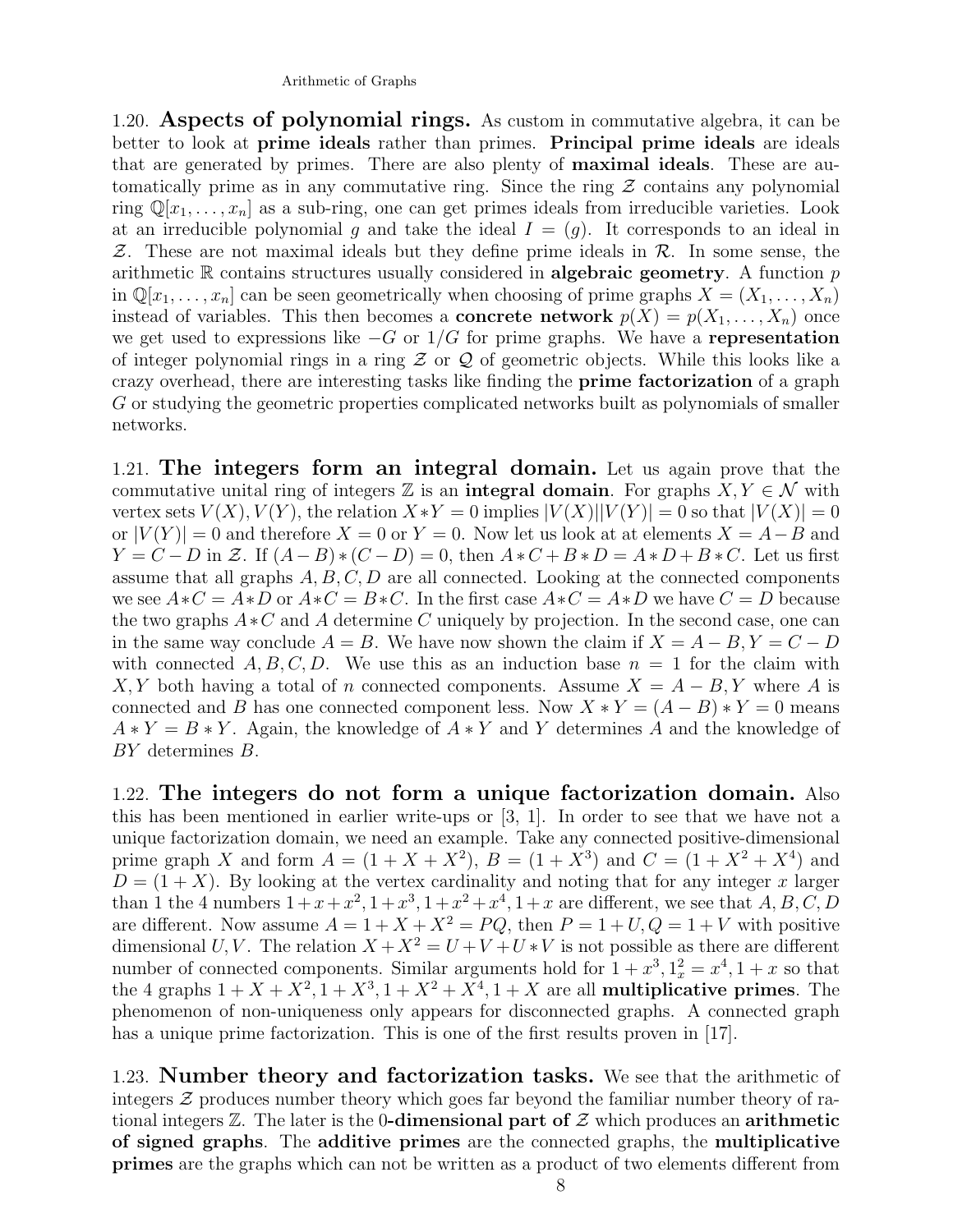1. Every additive prime  $G \in \mathcal{N}$  can be written uniquely as a product  $\prod_{j=1}^{k} P_j$  of multiplicative primes P. If P, Q are primes with  $f_0(P) = n$ ,  $f_0(Q) = m$  then  $G = PQ$  is a graph with  $f_0(G) = nm$ . There are  $2^{nm(nm-1)/2}$  graphs with nm vertices and  $2^{n(n-1)/2}$  graphs with n vertices so that only  $2^{n(n-1)/2+m(m-1)/2}$  composite numbers among all  $2^{nm(nm-1)/2}$  graphs. This shows that almost all graphs are prime as the set of products is thin. A really interesting task for a computer scientist is to see how effectively one can factor a network  $A * B$ . By looking at multiplicative functionals like Euler characteristic, Wu characteristic, clique number, total number of cliques, number of connected components or number of vertices, we can get clues about how these quantities look like for  $A, B$ .

1.24. The choice of localization. The concept of localization of a ring  $R \to S^{-1}R$ with respect to a multiplicatively closed set  $S$  in a ring allows to extend  $R$  so that we can divide by elements in the monoid  $S$ . A standard example is to get from a polynomial ring K[x] to a Laurent polynomial ring  $K[x, x^{-1}]$ . Localization preserves integral domains. An other example which works in integral domains is to divide out the entire multiplicative monoid leading to the field of fractions. The name localization comes from the fact that for a field K, when taking  $K[x]/(x-a)$  we get the field K back and localize it in some sense at the point a. When done with the ring  $\mathcal Z$  and taking the multiplicative monoid of expressions generated by multiplicative and additive primes  $G$ , we get the ring  $\mathcal Q$  of **rational** numbers. The choice of localization is justified when doing the completion which needs to preserve a norm and for which one can not choose a too large monoid. The classification of division algebras shows that we can not get a field for example which carries a Banach norm as this would give a new Banach space which is also a field and so has to be either the traditional real of complex numbers  $\mathbb R$  or  $\mathbb C$ .

1.25. Laurent polynomials. The full ring  $Q$  is isomorphic to the ring of Laurent polynomials with any number of variables in  $P$ . This is justified by the fact that every connected component has a unique prime factorization. Once we have that, we can look at a norm and complete the ring to get the ring  $\mathcal R$  of real numbers. Let S denote the multiplicative monoid generated by  $P$  the both multiplicative as well as additive primes. This is a countable set and quite large: for example, every connected graph G with prime cardinality  $|V(G)| \in \mathbb{P}$  must be in  $\mathcal P$  because  $V(G_1 * G_2) = V(G_1) \times V(G_2)$  forces connected graphs with prime cardinality to be prime. The localization  $\mathcal{Q} = \mathcal{S}^{-1} \mathcal{Z}$  can now be seen as the set of all Laurent polynomials in the countable set of variables  $P$ .

1.26. Rational numbers still form an integral domain. The classical rational numbers Q are strictly contained in the field of fractions  $\mathcal{F} = \mathbb{S}^{-1}\mathbb{Z}$ , which is the largest possible localization as it uses the multiplicative monoid  $\mathcal S$  of non-zero elements in  $\mathbb Z$  and so allows to define  $A/B$  for every non-zero B. This is a field  $\mathbb Q$ , the field of rational numbers. The rational numbers  $Q$  still form a commutative unital ring over the field of rational numbers Q. It is still an integral domain because localization in general preserves integral domains. The property of having an integral domain will disappear in the Banach algebra  $\mathcal{R}$ . The reason is that in the one-graph network  $\mathcal{R}[G]$  where we get continuous functions on the circle with absolutely convergent Fourier series, we can have an element A which is zero on half of the circle and an other element  $B$  that is zero on the other half of the circle. The product  $A * B$  is zero but none of the networks A, B are zero. This insight is one o the reasons, why the Wiener picture is important.

1.27. Looking at irrational and non-algebraic numbers. We can identify  $\mathcal Q$  as a set of Laurent polynomials using a countable set of variables  $\mathcal P$ , where each variable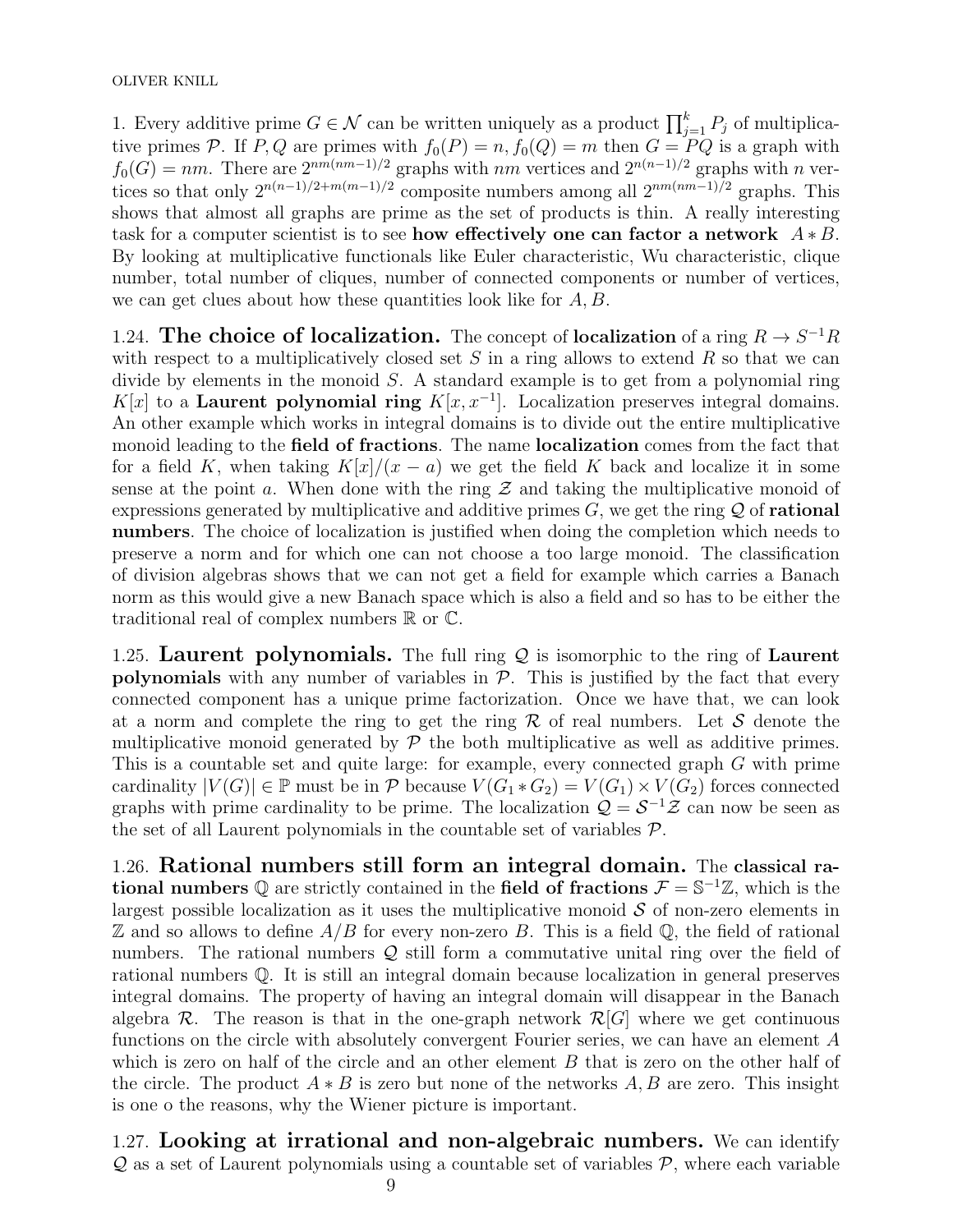is in the set of additive and multiplicative primes  $P$ . The number  $X = 1/(5 - K_2)$  $(1/5)/(1 - K_2/5)$  is then only defined in the completion  $\mathcal R$  and not in  $\mathcal Q$ . It is not a rational number but already an **irrational number**. We need an infinite sum  $5^{-1} \sum_{k=0}^{\infty} K_2^k / 5^k$  to represent it but is a well defined positive real number in  $R$ . We could have extended the localization process to include a larger set  $S \subset \mathcal{Z}$  but that requires that we know which elements in  $\mathcal Z$  are "positive". Going with Laurent polynomials will get us for one network in the limit to the familiar Wiener algebra of continuous functions on T for which we know what the invertible elements are: they are the double cone  $\{f > 0\} \cup \{f < 0\}$  in the Wiener algebra  $A(\mathbb{T})$ . One can also mimic Cantor's proof for the existence of non-algebraic numbers by just looking at the cardinality. If an algebraic number is a solution to a polynomial equation  $p(X) = 0$  where the coefficients of p are in Z, then there are only a countable set of algebraic numbers but an uncountable set of numbers in  $\mathcal{R}$ .

1.28. Subrings generated by finitely many networks. Instead of looking at the full ring  $\mathcal{Q}$ , one can look at subrings in which we only adopt a class of graphs. Such a restriction can make sense in a computer science setting, where we are maybe only interested in a few networks, or even in only one network. The simplest case is if we work with a single network X only. The "rational numbers" then are as a set isomorphic to  $\mathbb{Q}[X, X^{-1}]$ within  $Q$ . An ultra-finitist can still be happy with an arithmetic in which a **finite set of** networks is allowed for the computation. In that case, we have a Wiener algebra with a finite dimensional set of maximal ideals. We could fix notation by calling  $\mathcal{Q}[G]$  the ring  $\mathbb{Q}[G, G^{-1}]$  of Laurent polynomials in one variable and  $\mathcal{Q}[G_1, \ldots, G_n]$  the ring generated by Laurent polynomials of several variables. This ring is generated by the product of one particle Laurent polynomial rings but not equal to the product. Most expressions in the ring can not be written as products of expressions in the individual networks. These are **entangled rational numbers**. Lets look at  $\mathcal{R}[A, B]$  which contains expressions of the form  $G = \sum_{n,m} a_{n,m} A^n B^m$ . Most of these expressions are not products of expressions in  $\mathcal{R}[A]$  and  $\mathcal{R}[B]$ .

1.29. Multiplicative functionals. A map  $\phi : \mathcal{Q} \to \mathbb{C}$  is a multiplicative functional if  $\phi(1) = 1, \phi(AB) = \phi(A)\phi(B)$ . It is an additive functional (also called linear **functional** or **valuation**) if  $\phi(A) + \phi(B) = \phi(A) + \phi(B)$ . If a functional is both multiplicative and additive, then it defines ring homomorphism  $\mathcal{Q} \to \mathbb{C}$ . One can then look at the kernel  $\{G, \phi(G) = 0\}$ . It is a geometric space which is invariant under addition and multiplication. In a geometric setting, there are many natural examples already. For the Euler characteristic  $\chi(G)$  one gets as the kernel the set of graphs with 0 Euler characteristic. This space is invariant under both addition and multiplication. An other functional is  $f_0(G)$ counting the number of vertices in  $G$ . It is a ring homomorphism from  $\mathcal Z$  to  $\mathbb Z$ . The kernel consists of all graphs in  $\mathcal Z$  for which the number of vertices of positive graphs is the same than the number of vertices of negative graphs. In general, note that if a multiplicative functional  $\phi : \mathcal{Z} \to \mathbb{Z}$  has the property that  $\phi(G)$  is a rational prime and  $\phi(G) = 1$  implies  $G = 1$ , then G is a multiplicative prime.

1.30. Euler characteristic and Wu characteristic. The Euler characteristic  $\chi(G)$  is an other both multiplicative and additive functional from  $\mathcal Z$  to  $\mathbb Z$ . It first must be extended from N to Z by the assumption  $\chi(-A) = -\chi(A)$ . The Euler characteristic extends then to Q by defining  $\chi(A^{-1}) = 1/\chi(A)$  for any connected component A. It can not be extended to all of R. While sometimes, it produces a finite answer like  $G = \sum_{k} B^{k}/c(B)^{k}$  $\chi(B) < c(B)$ , this fails in general  $|\chi(B)| > |B|$ , then the Euler characteristic  $\chi(G)$  of the limiting object G is not defined. The Wu characteristic is  $\omega(A) = \sum_{x \sim y} \omega(x) \omega(y)$  with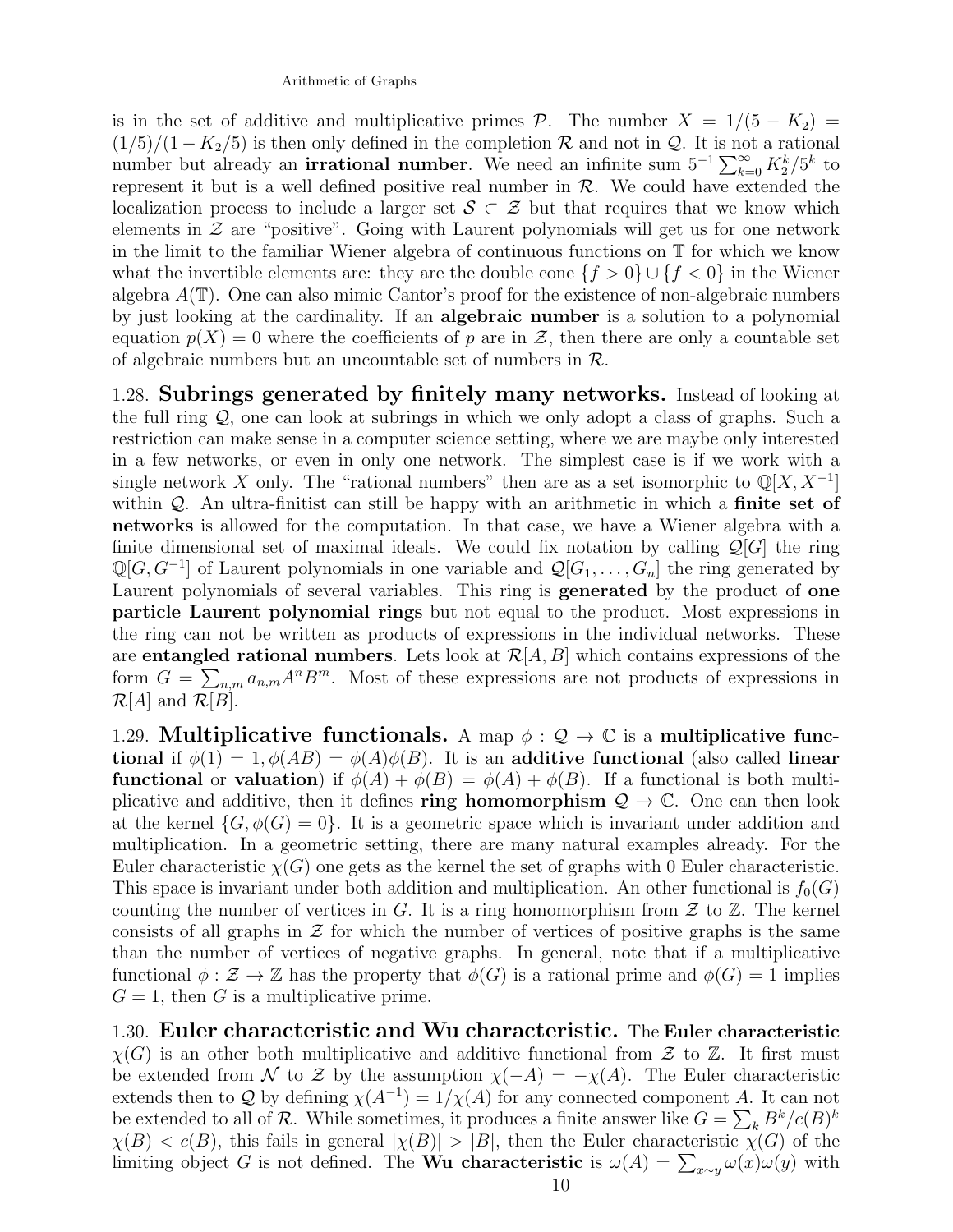$\omega(x) = (-1)^{\dim(x)}$  summing over all pairs of complete subgraphs x, y of A. Which functions we can extend to R depends on the radius of convergence. There is no problem to define the Euler characteristic for elements like  $\exp(X) \in \mathcal{R}$ . We have  $\chi(\exp(X)) = \exp(\chi(X))$  and  $\omega(\exp(X)) = \exp(\omega(X))$  for example.

1.31. Extending spectral zeta function to real networks. The spectral **zeta function**  $\zeta_G(s)$  defined by eigenvalues of the connection Laplacian  $L_G^2$  (which is a positive definite matrix) is a both an additive and a multiplicative functional. To the definition: given a connection matrix  $L_G$  of  $G$ , we can look at the **zeta function**  $\zeta_G(s) = \sum_k \lambda_k^{-s}$  $\frac{-s}{k}$ where  $\lambda_k$  are the eigenvalues of  $L_G^2$ . The reason for taking the square is to get positive eigenvalues to assures that  $\lambda_k^{-s}$  $\overline{k}^s$  is defined for all complex s. For any fixed s, the functional  $A \to \zeta_A(s)$  defines a both additive and multiplicative functional  $G \to \zeta_G(s)$ . What is nice in R is that we can define  $\zeta_G(s)$  as long as  $G = f(A)$  is a "real number" which is obtained by an entire function f. We can for example look at the zeta function  $\zeta_{e^{iA}t}(s)$  of the wave  $e^{iAt} = \cos(At) + i\sin(At)$ . It is simply given by  $e^{i\zeta_A(s)t}$ . We should add that while in  $C^*$ -algebras, the functional calculus can be pushed to all continuous functions, but in a Banach algebra like ours  $\mathcal{R}$ , we can a priory only use an analytic functional calculus.

1.32. The picture of maximal ideals. As in any unital Banach algebra  $\mathcal{R}$ , a maximal ideal m defines a field  $\mathcal{R}/m$ . The algebra  $\mathcal R$  is huge and contains many maximal ideals. Since it contains products of Wiener algebras the space of maximal ideals naturally contains the topological space  $\mathbb{T}^{\infty}$ . These correspond to the **multiplicative linear functionals** in the product of all subalgebras  $\mathcal{R}[G_i]$  which is a strict subset of  $\mathcal R$  but generate  $\mathcal R$ . In many cases, we might be interested in one network only. In that case the set of maximal ideals is the circle. For any  $t \in \mathbb{T}$  one has the functional  $\phi_t(G) = w_G(t)$ , where  $w_G(t)$  is the continuous function on  $A(T)$  which corresponds to the element G. How can one get the function f which belongs to an element  $X = \sum_{n=-\infty}^{\infty} a_n G^n \in \mathcal{R}$ ? The answer is simply  $f(t) = \sum_{n=-\infty}^{\infty} a_n e^{int}$ . As  $|X| = \sum_n |a_n|$  is finite, we the function  $f(t)$  is well defined. For every differential periodic function and a choice of base network G, one has an associated element  $X = \sum_{n=-\infty}^{\infty} a_n G^n \in \mathcal{R}$ . But of course, in order to do the multiplication of any two elements  $X, Y$ , one just multiplies the corresponding periodic functions in  $A(\mathbb{T})$ . The multiplicative linear functionals on the sub algebra are then just the evaluations of the function at a point t.

1.33. Extending connection graphs to the real numbers. For  $G \in \mathcal{N}$ , the connection graph G' is defined by the edge set  $E = \{(a, b), a \cap b \neq \emptyset\}$ . For the Cartesian product  $G = G_1 \times G_2$ , the **connection graph** is defined as  $(G_1 \times G_2, \{((a, b), (c, d)), a \cap c \neq 0\})$  $\emptyset$ , and  $b \cap d \neq \emptyset$ ). This is the **strong product** of the connection graphs  $G'_{1}$  and  $G'_{2}$ . The Cartesian product produces the strong product on the level of the connection graph and defines the tensor product for the connection Laplacians  $L_A$  which is in the simplest case defined as  $L_A(x, y) = 1$  if x, y intersect and  $L_A(x, y) = 0$  if not. For  $G = A - B$ , just define  $G' = A' - B'$  in Z. We can extend this to Q by defining for  $A, B, C \in \mathcal{N}$  the expression  $((A - B)/C)' = (A' - B')/C'$ . Connection graphs are so defined for every  $G \in \mathcal{Q}$ . We have seen that the linearity and multiplicative property of the zeta function to extend also the zeta function to  $\mathcal Q$  and even to part of  $\mathcal R$ . The point we wanted to make here that it can depend on the norm whether  $f(G')$  still makes sense. For entire functions f, there is never a problem to define  $f(G)$ .

1.34. Proving the Banach algebra property. The proof of the normed ring property can help to see which choice of multiplicative functional do work. Given such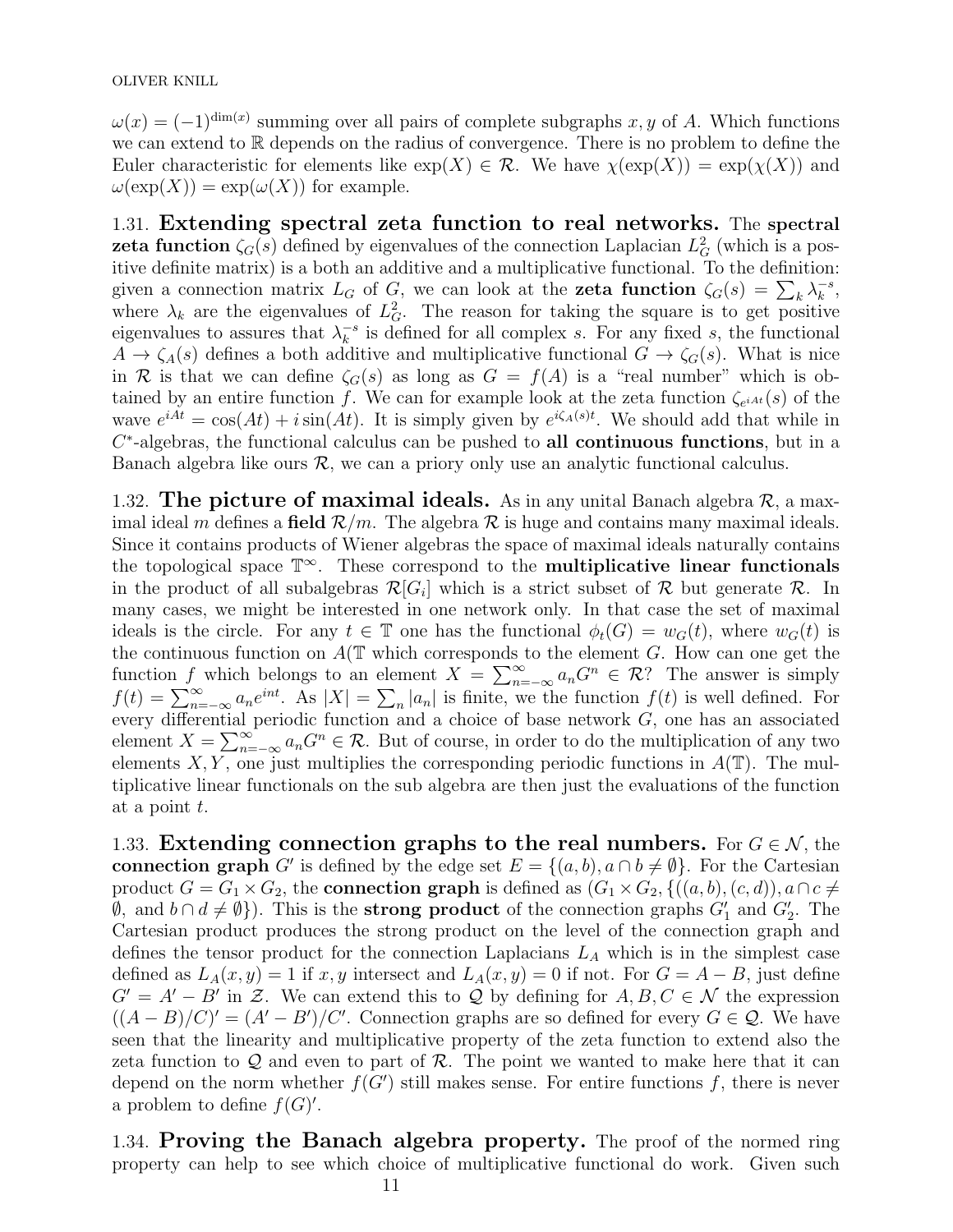a function  $c(G)$ , then define the norm  $|G| = \inf_{G=A-B} c(A) - c(B)$  satisfies the **Banach** algebra property  $|A * B| \leq |A||B|$  for  $A, B \in \mathcal{Q}$ . Proof: For  $A, B \in \mathcal{N}$  we have  $c(A * B)$  =  $c(A)c(B)$  and so  $|A*B| = |A||B|$ . However,  $|(A-B)(C-D)| = c(AC+BD)+c(AD+BC)$ is smaller than  $(c(A) + c(B))(c(C) + c(D)) = c(AC) + c(BD) + c(AD) + c(BC)$  if one of the  $A-B$  and  $C-D$  is not either positive or negative or zero. This works for the clique number because  $c(X + Y) = \max(c(X), c(Y)) \leq c(X) + c(Y)$  and that we have strict inequality if not one of the two  $X, Y$  is 0.

1.35. The Wiener space. The Banach algebra  $\mathcal R$  contains the product of Wiener algebras  $\mathcal{R}[P]$  for every additive and multiplicative primes. Therefore,  $\mathcal{R}$  contains the larger Wiener space  $A(\mathbb{T}^\infty)$  of all continuous functions on the infinite dimensional torus which have an absolutely convergent Fourier expansion. But this is not yet the entire  $\mathcal{R}$ . While the product Wiener space generates  $\mathcal{R}$ , it is not equal to  $\mathcal{R}$ . Already the space  $\mathcal{R}[A, B]$ generated by two networks A, B, contains the product space  $\mathcal{R}[A] \times \mathcal{R}[B]$ . The later generates  $\mathcal{R}[A, B]$ . One could also ask about the completion and analogue of C even in a one-network Banach algebra. This is hopeless for Banach algebras. Already the completion of  $\mathcal{B}[G]$ , the Wiener algebra is large as already  $fX = g$  does in general not have a solution X if f has roots.

1.36. Different completions. Let us look at the one particle case  $\mathbb{R}[G]$  in which one network  $G$  extends the real numbers  $\mathbb R$ . It is isomorphic to the **Wiener algebra**  $A(\mathbb{T}^\infty) \subset C(\mathbb{T}^\infty)$ . When completing the rational numbers it depends, what norm we chose for the primes. For example, when choosing  $c(P) = 1$  for every  $P \in \mathcal{P}$  and extending this to products results in  $|A - B| = 2$  if A, B are monoids. A concrete way to represent elements in Q is to write them like elements in  $\mathbb{R}[P_1, P_2, \dots]$  where  $P_i \in \mathcal{P}$ . These are sums of terms  $a_k P^k = P_1^{k_1} \cdots P_n^{k_n}$  using multi-index notation. The norm is  $|G| = \sum_{k \in \mathbb{Z}^p} |a_k| c(P)$  whatever positive number choice  $c(P)$  has been made on primes. Elements  $\hat{G}$  in the Wiener algebra  $A(\mathbb{T}^{\mathbb{Z}}) \subset C(\mathbb{T}^{\mathbb{Z}})$  can be written then as  $\hat{G} = \sum_{k \in \mathbb{Z}^{\mathcal{P}}} a_k e^{ik \cdot x}$ , where  $x = x_{p \in P} \in \mathbb{T}^{\mathcal{P}}$  represents a point on the infinite dimensional torus. The multiplication in Gelfand-Fourier space is the point-wise computation.

1.37. Questions about primes. It is important to ask how difficult it is to factor a given  $G \in \mathcal{N}$ . (This could have practical applications when trying to build crypto systems based in  $\mathcal{Z}$ ). If a graph G has n vertices, we need to find two subgraphs A, B of size p, q such that  $pq = n$  and such that  $A * B = G$ . This can also be asked in sub-algebras. Any class of graphs defines an algebra and we can ask whether we can decompose a graph within that class. For example, in the class of complete graphs, the primes are  $K_p$ , where p is a rational prime because  $K_p * K_q = K_{p*q}$ . We could also look at all graphs in Z which are connection graphs. Is it true that if  $G$  is prime in this subalgebra, then  $G$  is prime? There are many primes like complete graphs  $K_p$  with prime p which are prime graphs in  $\mathcal Z$  but not prime connection graphs. So there could in principle be possible to factor a connection graph using non-connection graphs.

1.38. **About algebraic completion.** Let us work in the ring  $\mathcal{R}[G]$  of one network which is isomorphic to the Wiener algebra  $A(\mathbb{T}, \mathbb{R})$ . We can certainly also extend this to the complex numbers  $\mathbb{C} = \mathbb{R}[i]$  and get the **complex Wiener algebra**  $\mathcal{C}[G] = A(\mathbb{T}, \mathbb{C})$ . We can not find additional solutions of the equation  $X^2 + 1 = 0$ . The reason is that this equation does not have solutions in the Banach algebra unless  $X$  is constant because the elements in the Wiener algebra are continuous functions. [Note that we can not argue just algebraically because  $\mathcal{R}[G]$  is far from an integral domain. There is a big difference between analytic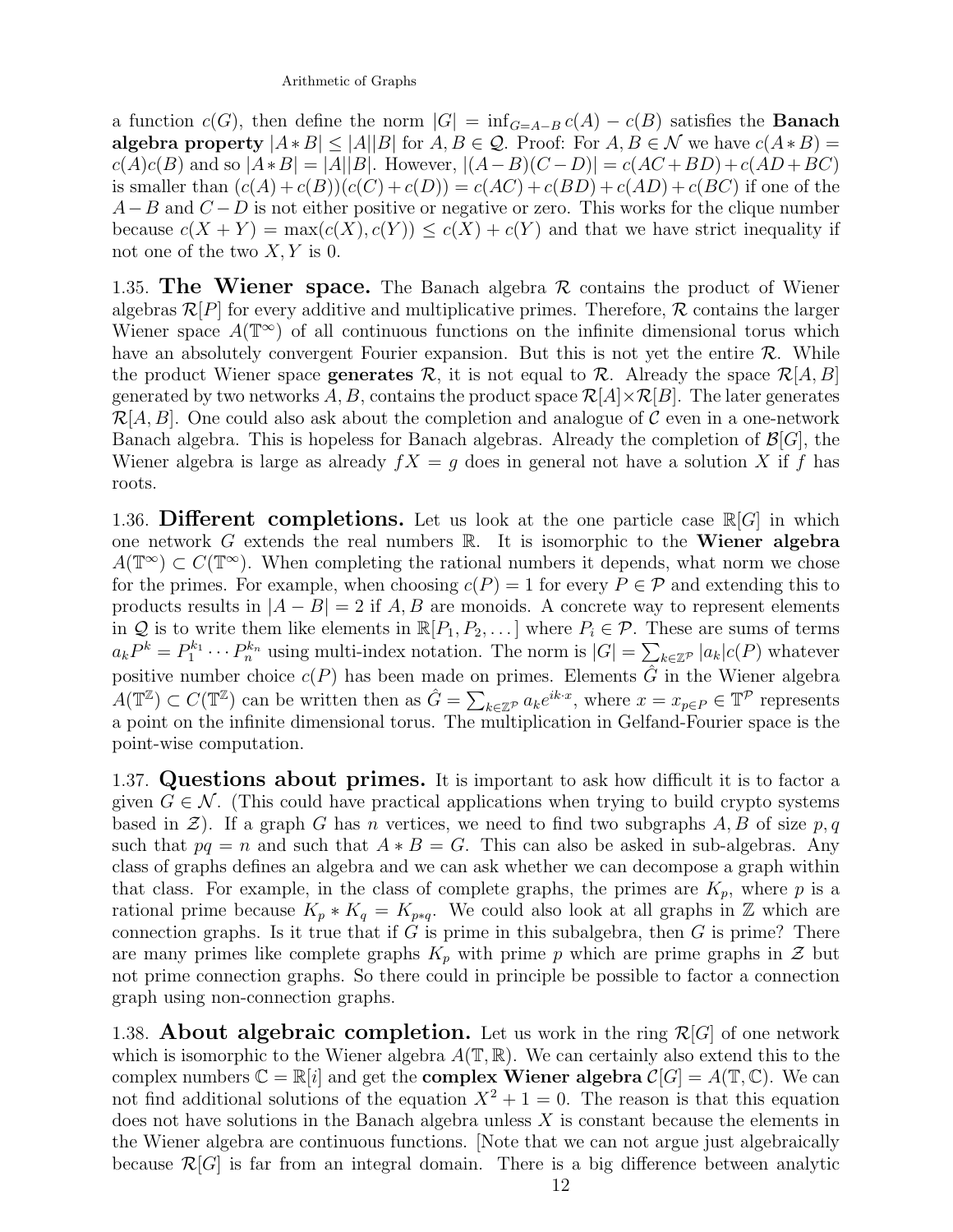functions and smooth functions: for analytic functions  $fg = 0$  implies  $f = 0$  or  $g = 0$  but for smooth functions this is not the case. There are even  $C^{\infty}(\mathbb{T})$  functions f, g which are non-zero but for which  $fg = 0$ . More generally, any solution  $p(G) = 0$  with a polynomial p having complex  $\mathbb C$  coefficients has only the solutions in  $\mathbb C$  and not in the larger algebra  $\mathcal C[G]$ . The argument is the same. As the algebra is given by continuous functions and at every point only the solutions of  $f(z) = 0$  can occur as values, the function has to be constant. This extends to the full algebra  $\mathcal R$  (or C) even so these algebras are not integral domains. As for polynomials with coefficients in  $R$  this is hopeless: we can not solve already linear equations  $fX = g$  as we have seen that f is invertible only if it has no roots. A completion of  $R$  would be huge.

1.39. **Exponentiation of integer networks.** Given two networks  $B, X$ . How do we define  $B^X$  most naturally? We can try to write  $e^{X \log(B)}$  and use power series for  $B = 1 + b$ . This works only if the norm is chosen so that  $b = 1 - B$  can have norm smaller than 1. With the given norm so that integers  $A \in \mathcal{N}$  have integer norm, this does not work. The approach works if  $B > 0 \in \mathbb{R}$  because in that case we know what the logarithm is for all B. To define  $B^X$  in that case, just build a Taylor expansion of  $f(x) = B^x$  and plug in X. As f is entire function, the functional calculus goes through in the Banach algebra already. With an analytic approach failing in general, we can ask for operations having the usual properties  $(BC)^{X} = B^{X}C^{X}, 1^{X} = 1, B^{X+Y} = B^{X}B^{Y}$ . The simplest way to achieve this is to take a linear multiplicative functional  $\phi$  on graphs to the natural numbers and then define  $B^X = B^{\phi(X)}$ . We originally were using connection calculus to do that and define  $B^X = \det(L_h(X))$  where the energization h attaches to each simplex x the value  $B^{[x]}$ . But then since  $\det(L_h(X))$  is just  $B^{\phi(X)}$  where  $\phi(X)$  counts the total number of simplices in X. An other choice could be  $B^X = B^{\chi(X)}$ , where  $\chi$  is the Euler characteristic. So, while we can define  $B^X$  for  $B, X \in \mathcal{N}$  in different ways, we do not know what is the most "natural" one. The ambiguity is not unexpected since already the definition of  $B<sup>X</sup>$  for complex B, X has ambiguous due to the fact that there are infinitely many logarithms which work.

1.40. Is there an Ostrowski theorem or a p-adic Wiener theorem? One can ask for an analog of Ostrowski's theorem to get all possible valuations on Q and so topological completions of  $\mathcal Q$  to something larger. We seem to have a lot of choice already to choose a Banach norm on  $\mathcal{Q}$ . Most likely there are also lot of different norms which are not equivalent. There is a p-adic norm possibility by taking a rational prime  $p$  and then look at the p-adic norm  $|x|_p$  on the usual rationals Q which when completed gives the p-adic numbers  $\mathbb{Q}_p$ . Let us attach a single network G and look first at  $\mathcal{Q}[G] = \{X = \sum_{k=-m}^{n} a_k G^k\}$ with norm  $|X| = \sum_{k} |a_k|_p$ , then look at the completion which is the p-adic Wiener algebra  $l^1(\mathbb{Z},\mathbb{Q}_p)$  of  $l^1$  sequences taking values in the field of p-adic numbers rather than in the field of real or complex numbers as usual. Here is a question for p-adic harmonic analysis: while before the Wiener algebra was  $A(\mathbb{T}) = A(\mathbb{R}/\mathbb{Z})$  and  $\hat{\mathbb{Q}}_p \sim \mathbb{Q}_p$  (Tate's theorem) and  $\hat{\mathbb{Z}}_p = Z(p^{\infty})$  is the Prüfer group that  $l^1(\mathbb{Z}, \mathbb{Q}_p)$  is isomorphic to  $A(\mathbb{Z}_p) = A(\mathbb{Q}_p/\mathbb{Z})$  the set of continuous functions on the p-adic integers for which the sum of the absolute values of all Fourier coefficients in  $Z(p^{\infty})$  is finite.

1.41. About Gelfand's proof of the Wiener theorem. The proof of Wiener's  $1/f$ -theorem works also higher dimensions where one has a Wiener algebra  $A(\mathbb{T}^n)$  consisting of continuous functions on the *n*-torus  $\mathbb{T}^n$ . The proof of Gelfand is the most elegant. First check that the product of absolutely convergent Fourier convergent functions on  $\mathbb{T}^n$  produce the convolution  $c_n = \sum_{k+l=n} a_k b_l$  $\sum$ , then check the Banach algebra property  $|c_n| \leq \sum_{k+l=n} |a_k||b_l|$  which is  $\sum_k |a_k| \sum_l |b_l|$  showing the Banach algebra property. If 13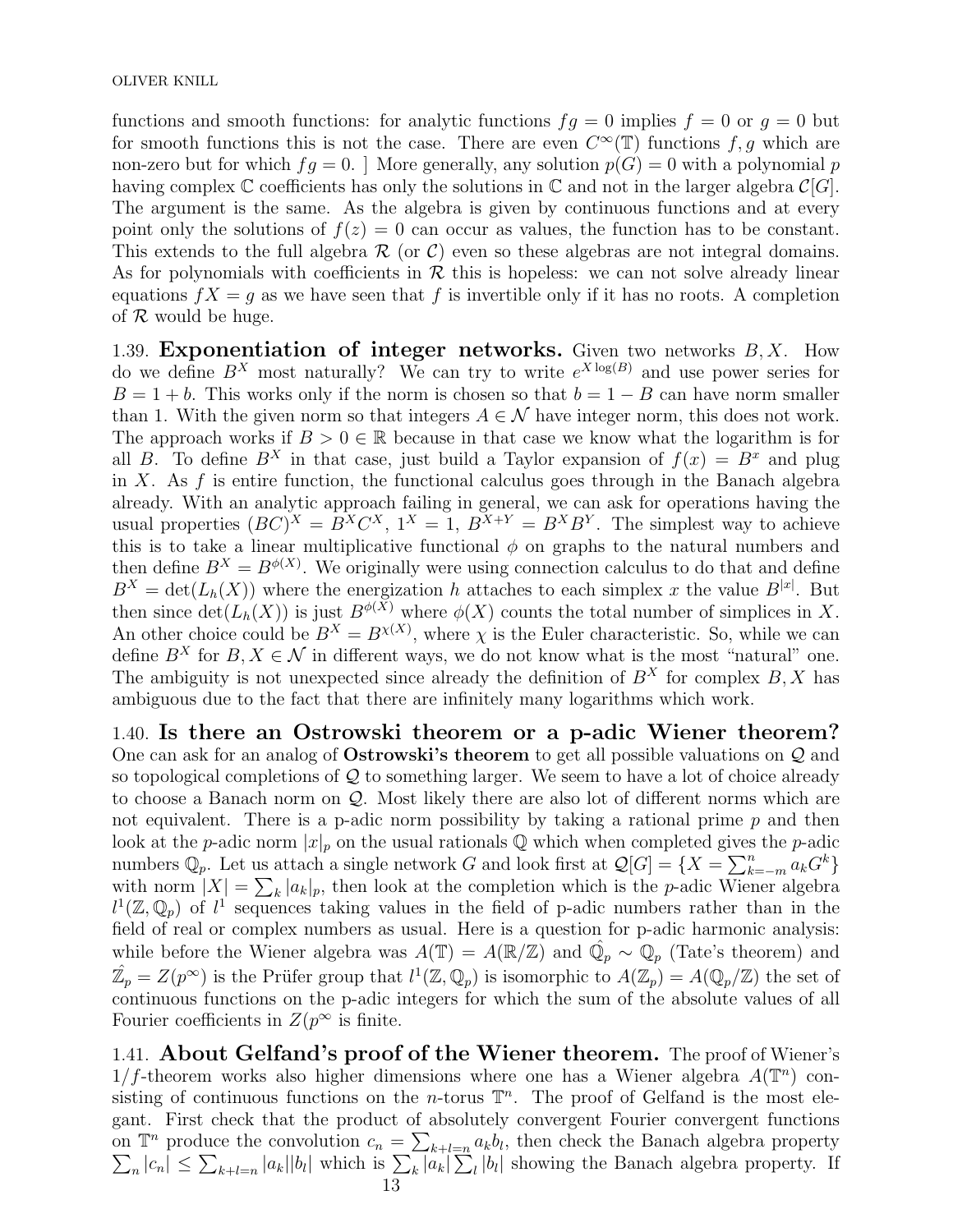## Arithmetic of Graphs

an element f is not invertible, then  $\{fx, x \in A(\mathbb{T}^n)\}\$ is not the entire ring and contained in a maximal ideal which is of the form  $\{f, f(\tau) = 0\}$  for some  $\tau \in \mathbb{T}^n$ . So, if f is not invertible then f has a zero. If f has nowhere zero, it is invertible.

1.42. A nonstandard consideration. The following set-up uses a picture familiar in nonstandard analysis like internal set theory. If  $M$  is a compact topological space, there is a finite set V which has the property that every  $x \in M$  is infinitesimally close to an element in  $V$ . The notion "infinitesimal" is defined through axioms like being smaller than any positive standard number. Now given any infinitesimal  $\epsilon > 0$  we have a graph  $(V, E)$ , where  $E = \{(x, y), d(x, y) < \epsilon\}$ . Given such an  $\epsilon$  graph  $G_k = (V_k, E_k)$  of compact spaces  $M_k$ , the strong product  $G_1 * G_2$  is an  $\epsilon$  graph for  $M_1 \times M_2$  if we take the taxi product metric. We see that the Shannon product appears quite naturally if we approximate manifolds by graphs encoding the topology.

1.43. Phenomenology of integers. Euclid thought about numbers as a "multitude of units" ("To ek monadon synkeimenon plethos"). As discussed by phenomologists like [2, 16], numbers are usually not seen geometrically. Husserl: "So it is clear that number concepts and relationships between numbers - much more so the whole of arithmetic - have nothing to do with the representation of space." Our relations with number still are very much based in physics. Many kids have a physical relation to numbers, for example through Cuisenaire material (Georges Cuisenaire 1891-1976). There are strong spacial and temporal connections with numbers like with Khipu [19]. Nature has encoded information in DNA. Our thinking is fundamentally linked to molecule arrangements and computations as long term memory in our brain is encoded in brain cell like DNA methylation. It is no surprise that various aspects and philosophical ideas about numbers exist. An computer science point of view is Zeilberger's ultrafinite computerism [21]: "So I deny even the existence of the Peano axiom that every integer has a successor. Eventually we would get an overflow error in the big computer in the sky. An ultra finitist would therefore rather work in the Laurent ring  $Q$  and not use any completion  $R$ . Still, as explained by Zeilberger, being a finitist does not prevent us to look at expressions like  $G = e^{iAt}$  for a network X, even so we in principle need infinitely many terms in a Taylor expansion to define it. We can just look at G as an object like a complex number  $e^{iat}$  has been looked at before as an expression we can compute as accurately as we need it given the limitations we have.

1.44. **Number theoretical questions.** Every number theoretical question asked in  $\mathbb N$  can be asked in  $\mathcal N$ . Some of them are interesting in the more geometric setup of networks, some are easy to answer and others directly relate to the questions in N. The infinitude of primes for example follows directly from  $\mathbb{N} \subset \mathcal{N}$  or that if  $\phi$  is a multiplicative functional then a prime  $\phi(G)$  assures G is prime. The **partition problem** to compute  $p(G)$ , the number of times that a graph G can be written as a sum of smaller non-empty graphs is just  $p(b_0(G))$ , where  $b_0(G)$  is the number of components. There is nothing more interesting in that respect. Other questions just do not work because there are too many elements. An  $\sum_{G} G^{-s} = \prod_{P} (1 - P^{-s})$  for graphs does not even work for any s if we bound the clique number. (The left sum for example is over all connected graphs of dimension 2 or less and the right hand side sums over all connected primes in this class).

1.45. Additive questions about primes. While Landau's problem whether there are infinitely many primes of the form  $n^2 + 1$  is open, one can say that for all connected networks A, the graph  $G = A^2 + 1$  is prime simply because the number of connected components is 2 which is prime. More generally for any  $n, m$  and any connected graphs A, B, the graph  $G = A^n + B^m$  prime. The analogue of the Goldbach conjecture is not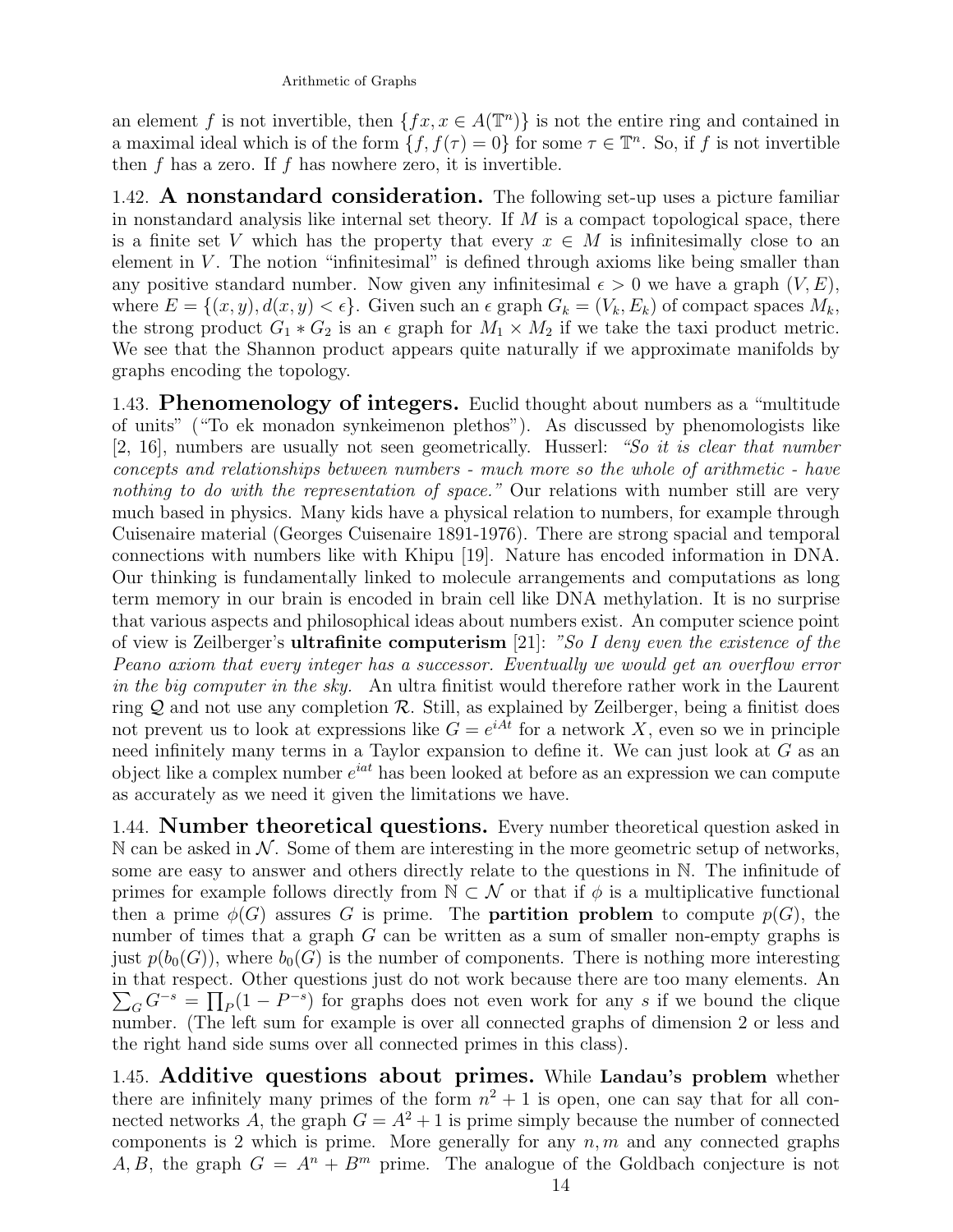interesting because if  $G$  is an additive prime (connected) that is not a multiplicative prime, then  $N = 2G$  can not be the sum of two primes because the only way to write  $N = 2G$  is  $N = G + G$  but then G was assumed to be not prime. There are no multiplicative primes of the form  $P + Q$ , where P, Q are two additive primes because the connected components of  $P + Q$  is 2, which is prime.

1.46. How many graphs with n nodes are prime? How does the number of multiplicative primes of graphs with n vertices grow in  $\tilde{\mathcal{N}}$ ? Among all the  $2^{n(n-1)/2}$  possible graphs with *n* vertices, **most are prime**. If *n* is prime, then even all of them are prime. In general, the set of multiplicative primes make up almost all integers  $\mathcal N$  simply because if  $n = pq$ , then the number of graphs with n vertices is so much larger than the product of the number of graphs with p and q vertices gives at most  $2^{p(p-1)/2} \cdot 2^{q(q-1)/2}$  factors (not even requiring them to be prime). Since  $p * q = n$  and  $p, q \ge 2$ , we have at most  $2^{n/2(n/2-1)/2}2$  nonprimes. The probability to get a prime graph among all graphs with  $n$  nodes is therefore smaller than  $2^{1+n/4-3n^2/8}$ . One could ask for the probability in Erdös-Renyi probability spaces  $E(n, p)$  of graphs. In  $E(n, 0)$  most graphs are non-prime, in  $E(n, 1)$  most graphs are prime.

1.47. Arithmetic progressions. One can also ask the analogue of Dirichlet's theorem on arithmetic progressions  $A + nG$ , where  $A, G$  are graphs. Again, by looking at ring homomorphisms  $\phi$  like the number of connected components  $b_0(G)$  or the number of vertices  $f_0(G)$  or Euler characteristic  $\chi(G)$  one can get infinitely many primes in the sequence  $A+nG$ as long as  $\phi(A)$  and  $\phi(G)$  are co-prime non-zero numbers, then the statement for N follows from the Dirichlet theorem in N. But we can even ask and more and require that all but finitely many elements in  $A + nG$  to be prime. For example, all graphs of the form  $1 + n * G$  with connected positive dimensional G are either 1 or prime. The reason is that any factor must be of the form  $1 + A$  with positive dimensional A but that a product like  $(1+A)(1+B) = 1+A+B+A*B$  produces connected components with more than 2 clique numbers. It seems therefore that there is an **anti-Dirichlet theorem** for graphs stating that in any arithmetic sequence  $A + nG$  with  $A, G$  co-prime connected positive dimensional graphs, there are only finitely many non-primes. We do not have examples yet of a pair of co-prime connected positive dimensional graphs where infinitely many  $A+nG$  are composite.

1.48. The factoring problem. Given a graph  $G = AB$ , where A, B are connected primes. How do we reconstruct  $A, B$ . We have clues from multiplicative functions like clique number or Euler characteristic. An other clue comes from a general Levitt relation for curvature

$$
K(v) = \sum_{k=0}^{\infty} \frac{(-1)^k V_{k-1}}{(k+1)} = 1 - \frac{V_0}{2} + \frac{V_1}{3} - \frac{V_2}{4} + \cdots,
$$

where  $V_k(v)$  is the number of  $k+1$ -dimensional simplices containing v [4]. This curvature for any graph  $G = (V, E)$  satisfies  $\sum_{v \in V} K(v) = \chi(G)$ , the Euler characteristic. What happens is that for a vertex  $(v, w) \in V(A \star B)$  one has  $K(v, w) = K(v)K(w)$ . Since the  $K(v)$  are rational numbers this could be used to find the factorization. The product property can be proven with integral geometry. Here is a sketch:  $K(v) = \mathbb{E}[i_f(v)]$  is the expectation of Poincaré-Hopf indices  $i_f(v) = 1 - \chi(S_f^-)$  $f^{-}(v)$ , where  $S_f^{-}$  $f<sub>f</sub>(v)$  is the part of the unit sphere  $S(v)$ where  $f(w) < f(v)$ . We have  $i_{f,q}(v, w) = i_f(v)i_q(w)$  because of independence and because the unit sphere (as well as stable unit spheres) of  $S_{f,g}(v, w)$  become the homotopic to the join of  $S_f(v)$  and  $S_g(w)$ .